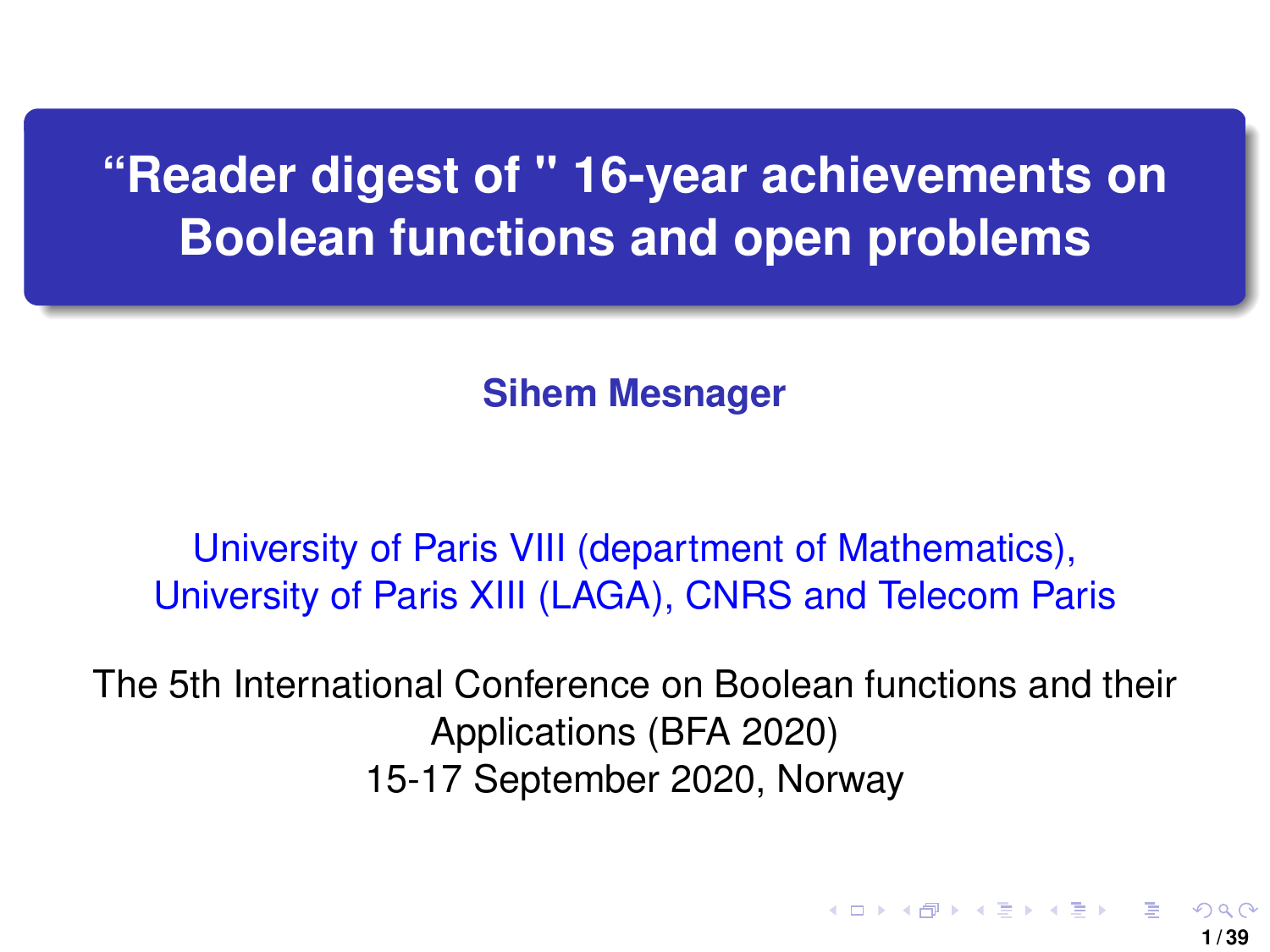☞ In both **Error correcting coding** and **Symmetric cryptography**, Boolean functions are important objects !

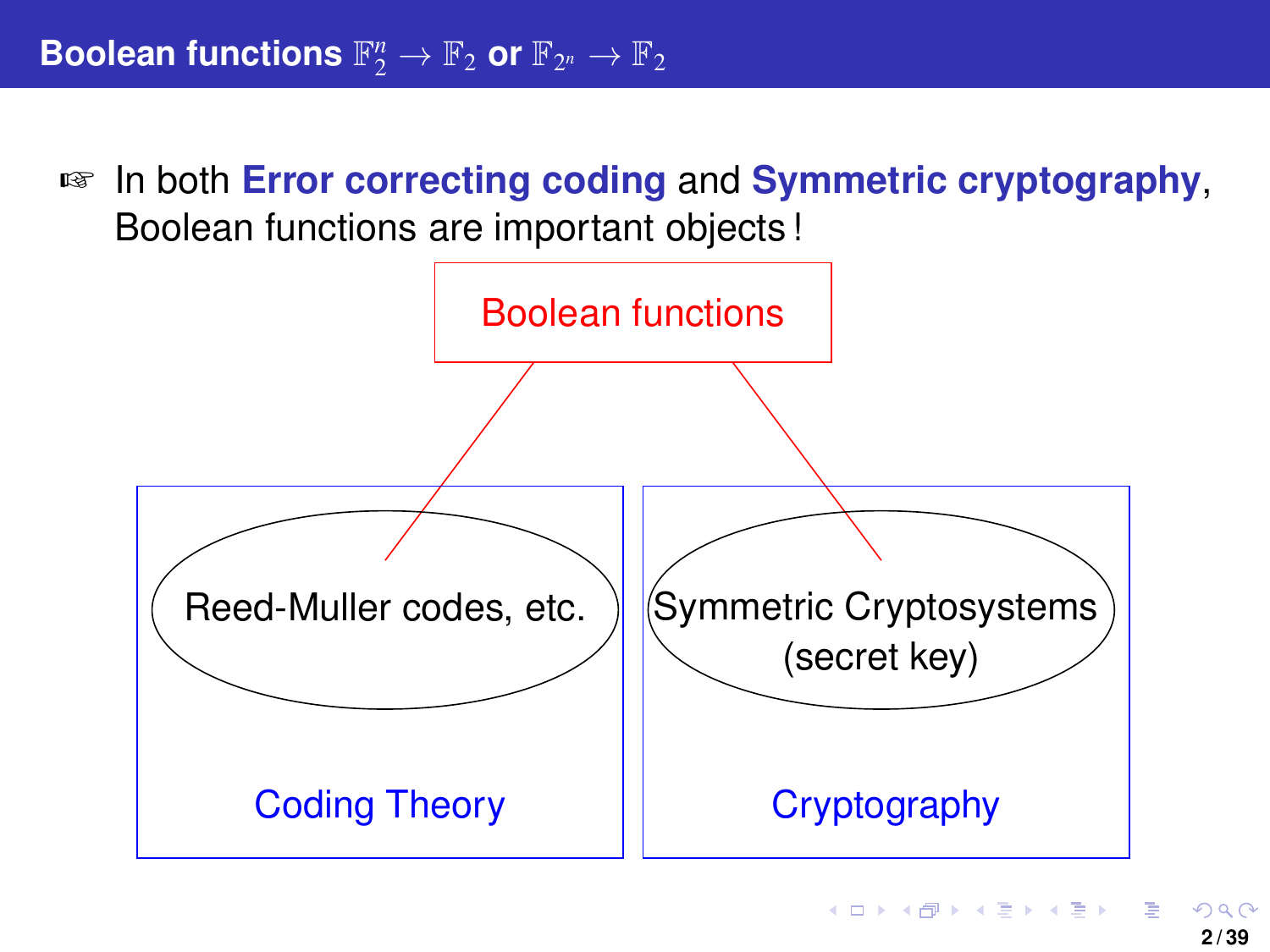$\mathcal{B}_n = \{f : \mathbb{F}_2^n \to \mathbb{F}_2\}$ 

- The Reed-Muller code RM(*r*, *n*) can be defined in terms of **Boolean functions** :  $\mathcal{RM}(r, n)$  is the set of all *n*-variable Boolean functions  $\mathcal{B}_n$  of algebraic degrees at most *r*. More precisely, it is the linear code of all binary words of length 2<sup>n</sup> corresponding in the truth-tables of these functions.
- **●** For every  $0 \le r \le n$ , the Reed-Muller code  $\mathcal{RM}(r,n)$  of order *r*, is a linear code :



メロトメ 伊 メメ きょくぼう 一番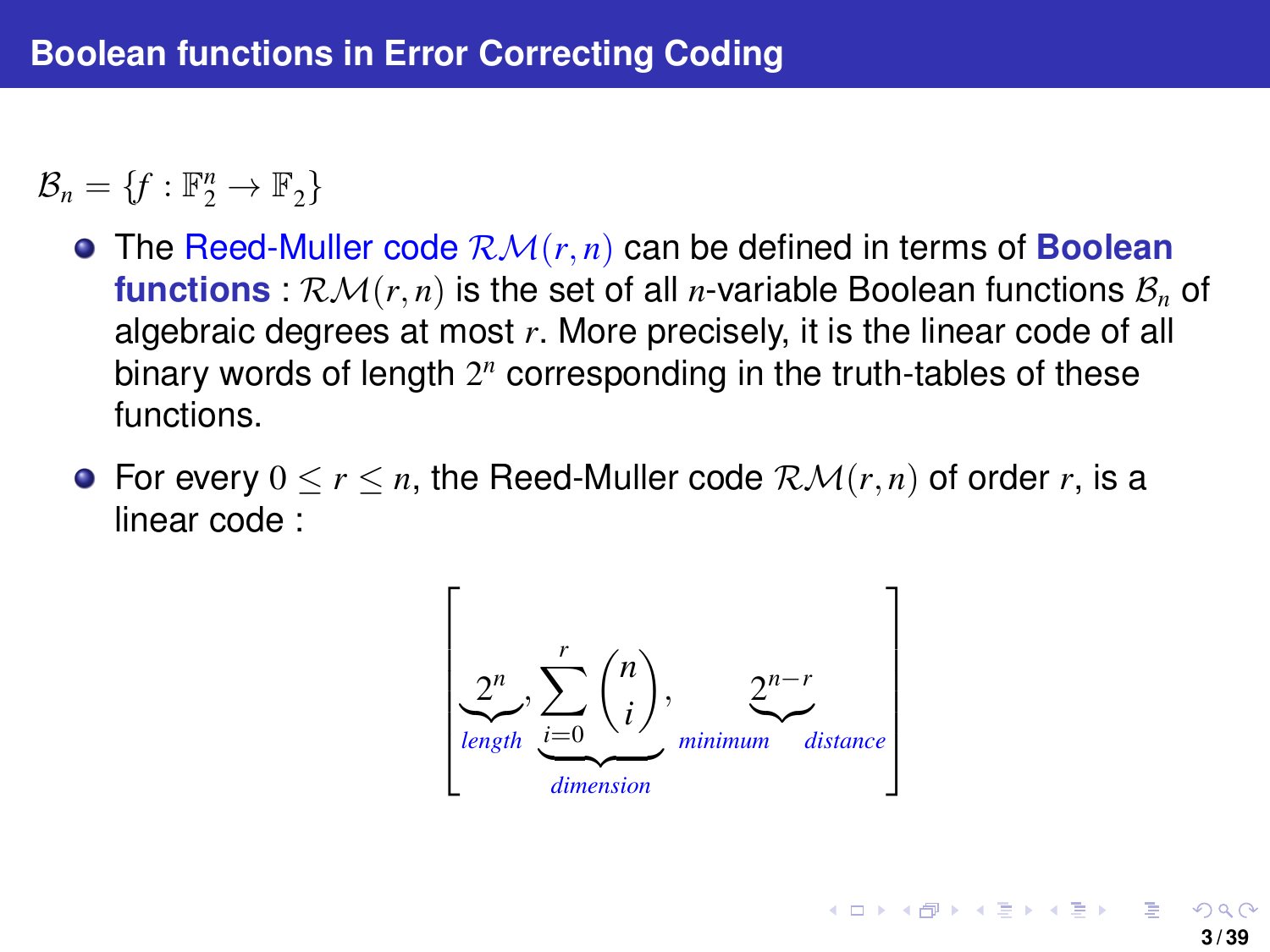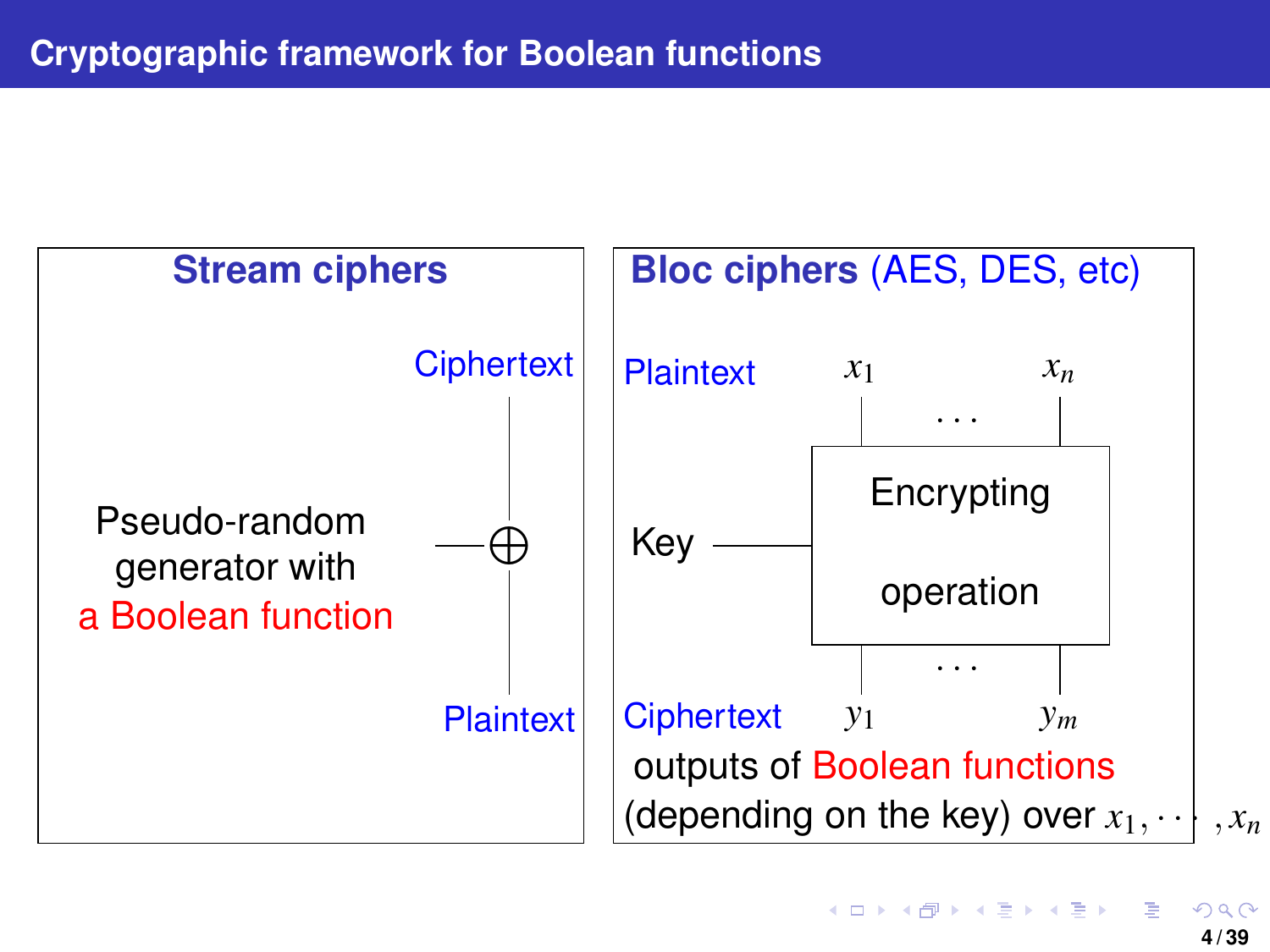<span id="page-4-0"></span>The two models of pseudo-random generators with a Boolean function : COMBINER MODEL :



LFSR : Linear Feedback Shift Register

• A Boolean function combines the outputs of several LFSR to produce the key stream : **a combining (Boolean) function** *f* . •The initial state of the LFSR's depends on a secret key.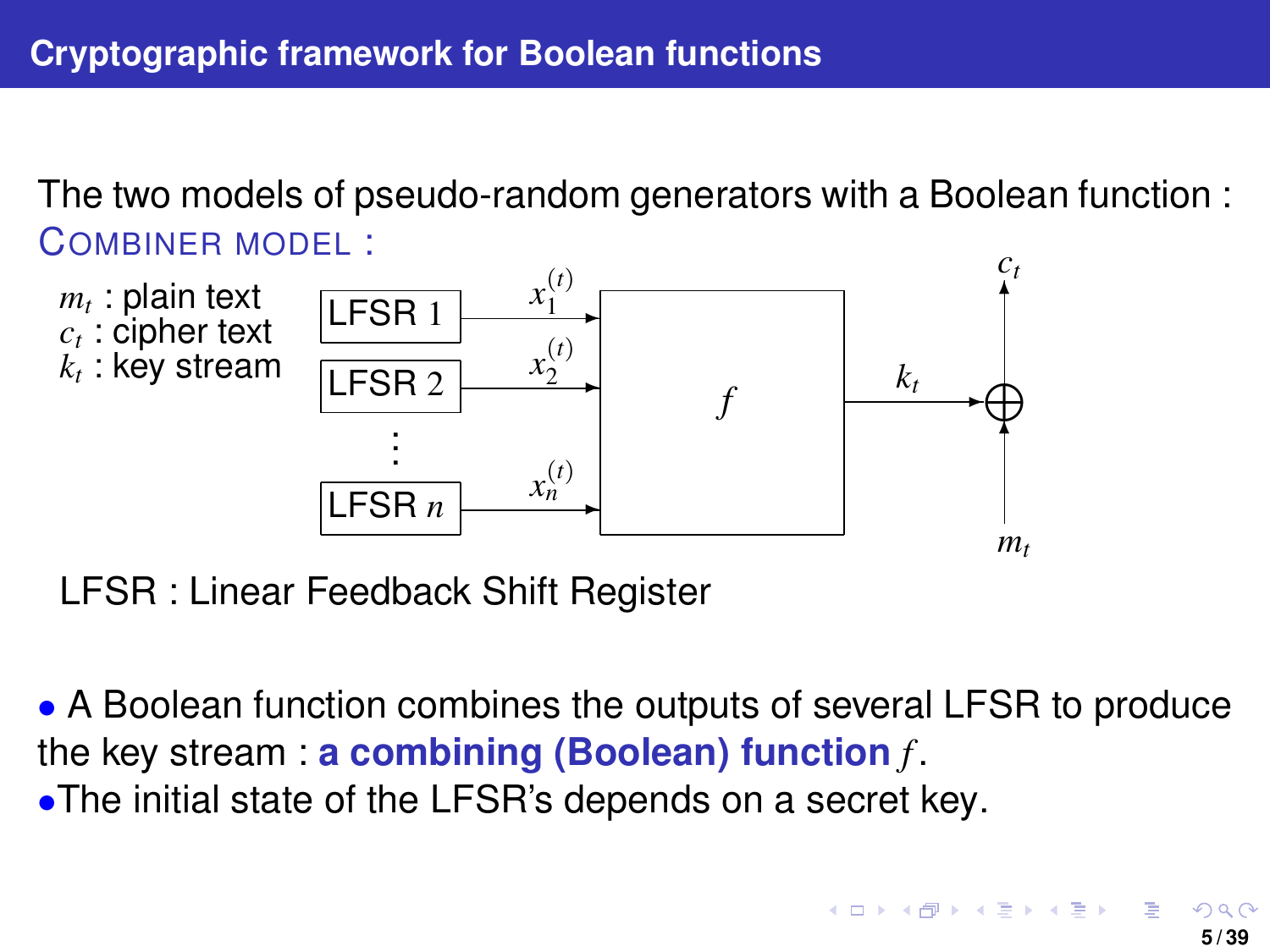# <span id="page-5-0"></span>**Cryptographic framework for Boolean functions**

## FILTER MODEL :



• A Boolean function takes as inputs several bits of a single LFSR to produce the key stream : **a filtering (Boolean) function** *f*

☞ To make the cryptanalysis very difficult to implement, we have to pay attention when choosing the Boolean function, that has to follow several recommendations : **crypto[gra](#page-4-0)[p](#page-6-0)[h](#page-4-0)[ic](#page-5-0) [c](#page-6-0)[ri](#page-0-0)[ter](#page-38-0)[ia](#page-0-0)**[!](#page-38-0)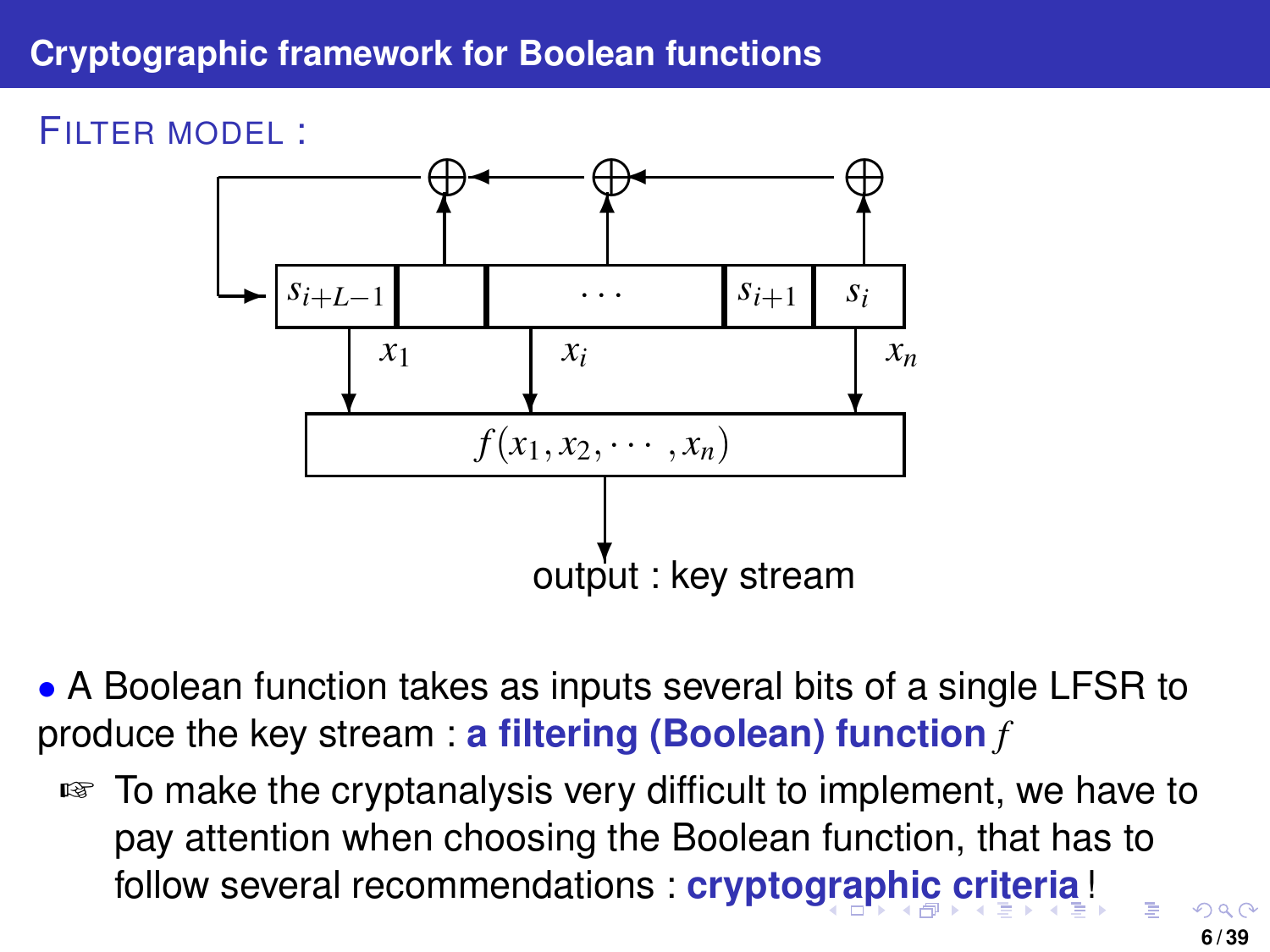## <span id="page-6-0"></span>**Some main cryptographic criteria for Boolean functions**

- CRITERION 1 : To protect the system against distinguishing attacks, the cryptographic function must be balanced, that is, its Hamming weight is 2 *n*−1 .
- CRITERION 2 : The cryptographic function must have a high algebraic degree to protect against the Berlekamp-Massey attack.

The Hamming distance  $d_H(f, g) := \#\{x \in \mathbb{F}_{2^n} \mid f(x) \neq g(x)\}.$ 

- CRITERION 3 : To protect the system against linear attacks and correlation attacks, the Hamming distance from the cryptographic function to all affine functions must be large.
- CRITERION 4 : To be resistant against correlation attacks on combining registers, a combining function *f* must be *m*-resilient where *m* is as large as possible.

Algebraic immunity of *f* : AI(*f*) is the lowest degree of any nonzero function *g* such that  $f \cdot g = 0$  or  $(1 + f) \cdot g = 0$ .

• CRITERION 5 : To be resistant against algebraic attacks, *f* must be of high algebraic immunity that is, close to the maximum  $\lceil \frac{n}{2} \rceil$ . But this condition is not sufficient because of Fast Algebraic Attacks (FFA) : cryptographic functions should be resistant against FFA!

**Some of these criteria are antagonistic ! Tradeoffs between all these criteria must be found.** イロトメ 御 トメ 差 トメ 差 トー 差し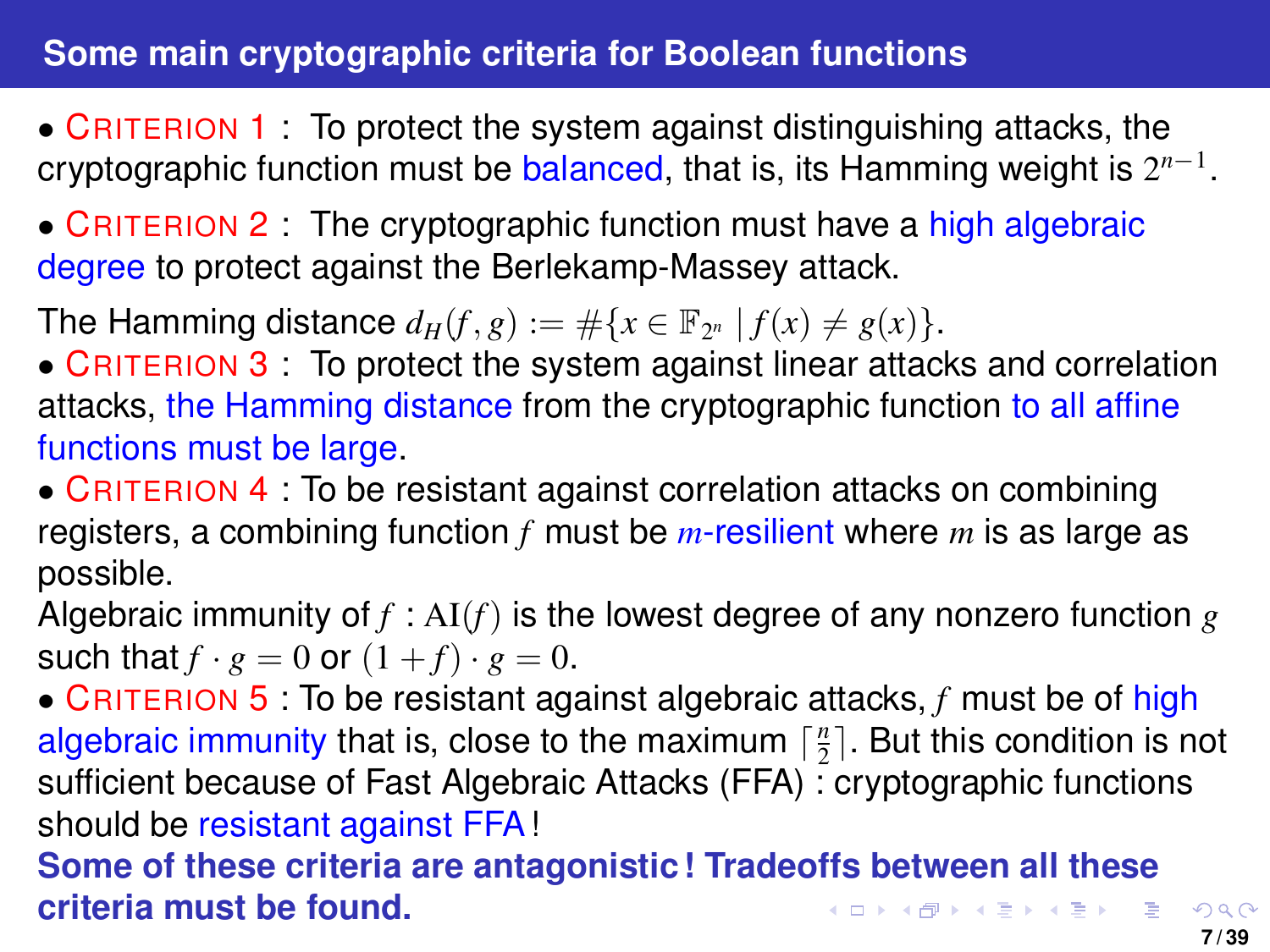#### DEFINITION (THE DISCRETE WALSH TRANSFORM)

$$
\widehat{\chi_f}(a) = \sum_{x \in \mathbb{F}_2^n} (-1)^{f(x) + a \cdot x}, \quad a \in \mathbb{F}_2^n
$$

where "." is the canonical scalar product in  $\mathbb{F}_2^n$  defined by  $x \cdot y = \sum_{i=1}^{n} x_i y_i, \forall x = (x_1, \ldots, x_n) \in \mathbb{F}_2^n, \quad \forall y = (y_1, \ldots, y_n) \in \mathbb{F}_2^n.$ 

or

#### DEFINITION (THE DISCRETE WALSH TRANSFORM)

$$
\widehat{\chi}_f(a)=\sum_{x\in\mathbb{F}_{2^n}}(-1)^{f(x)+Tr_1^n(ax)},\quad a\in\mathbb{F}_{2^n}
$$

where " $Tr_1^n$ " is the absolute trace function on  $\mathbb{F}_{2^n}$ .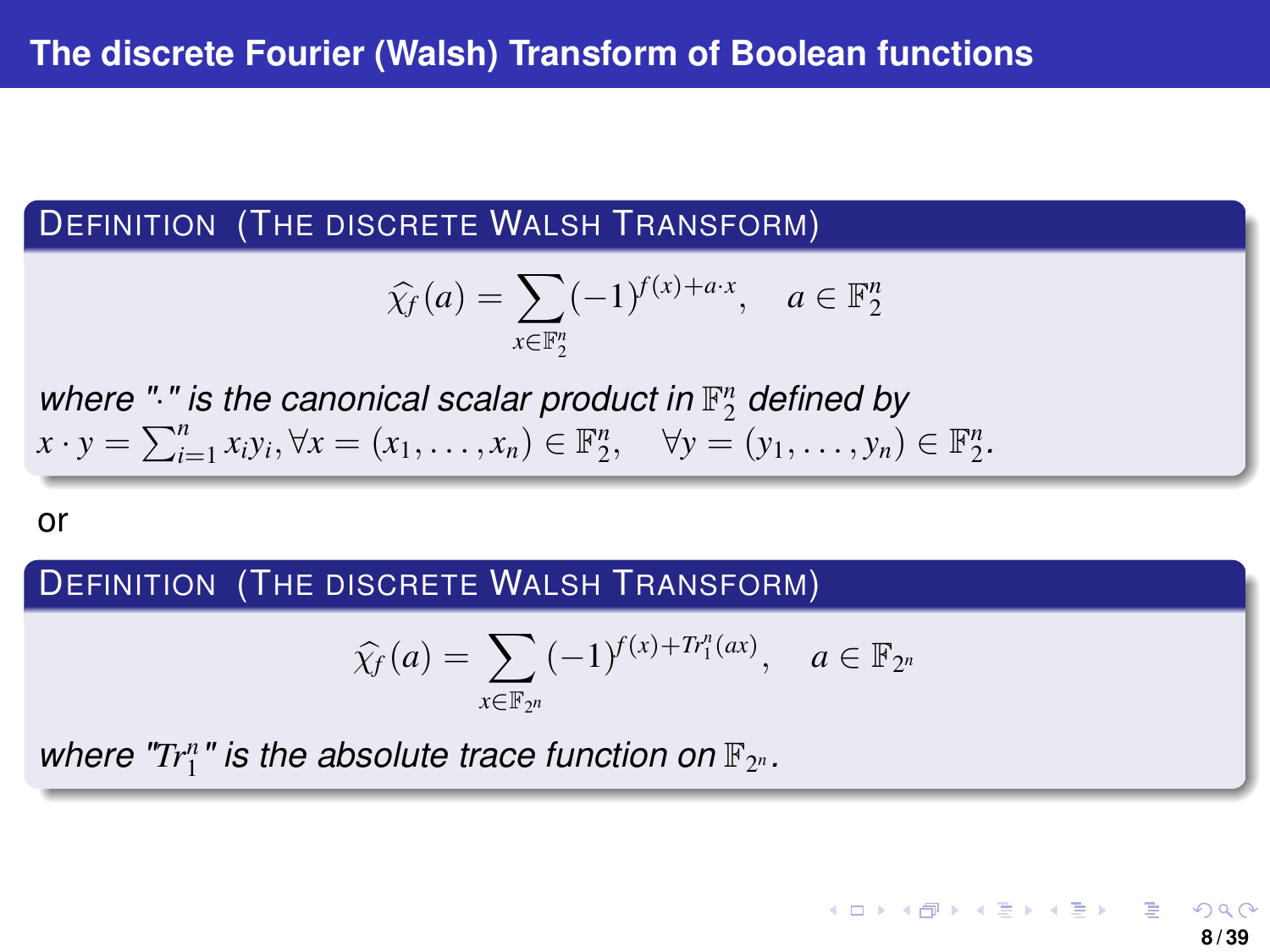# **Cryptographic Boolean functions**

# **Cryptographic parameters for Boolean and vectorial functions**

- Nonlinearity and higher-order nonlinearity
- Correlation immunity and resiliency
- Algebraic immunity and fast algebraic immunity
- Boomerang uniformity
- e etc.

## **Interests are in four aspects :**

- **<sup>1</sup>** Characterizations
- **<sup>2</sup>** Constructions
- **<sup>3</sup>** Classifications
- **<sup>4</sup>** Enumerations

# **Extension of the theory of cryptographic Boolean functions to :**

- **1** Vectorial Boolean functions
- **2** Functions in odd characteristic
	- **<sup>3</sup>** Generalized functions

 $($   $\Box$   $\rightarrow$   $($  $\Box$   $\rightarrow$   $($   $\Box$   $\rightarrow$   $\Box$   $\rightarrow$   $\Box$   $\rightarrow$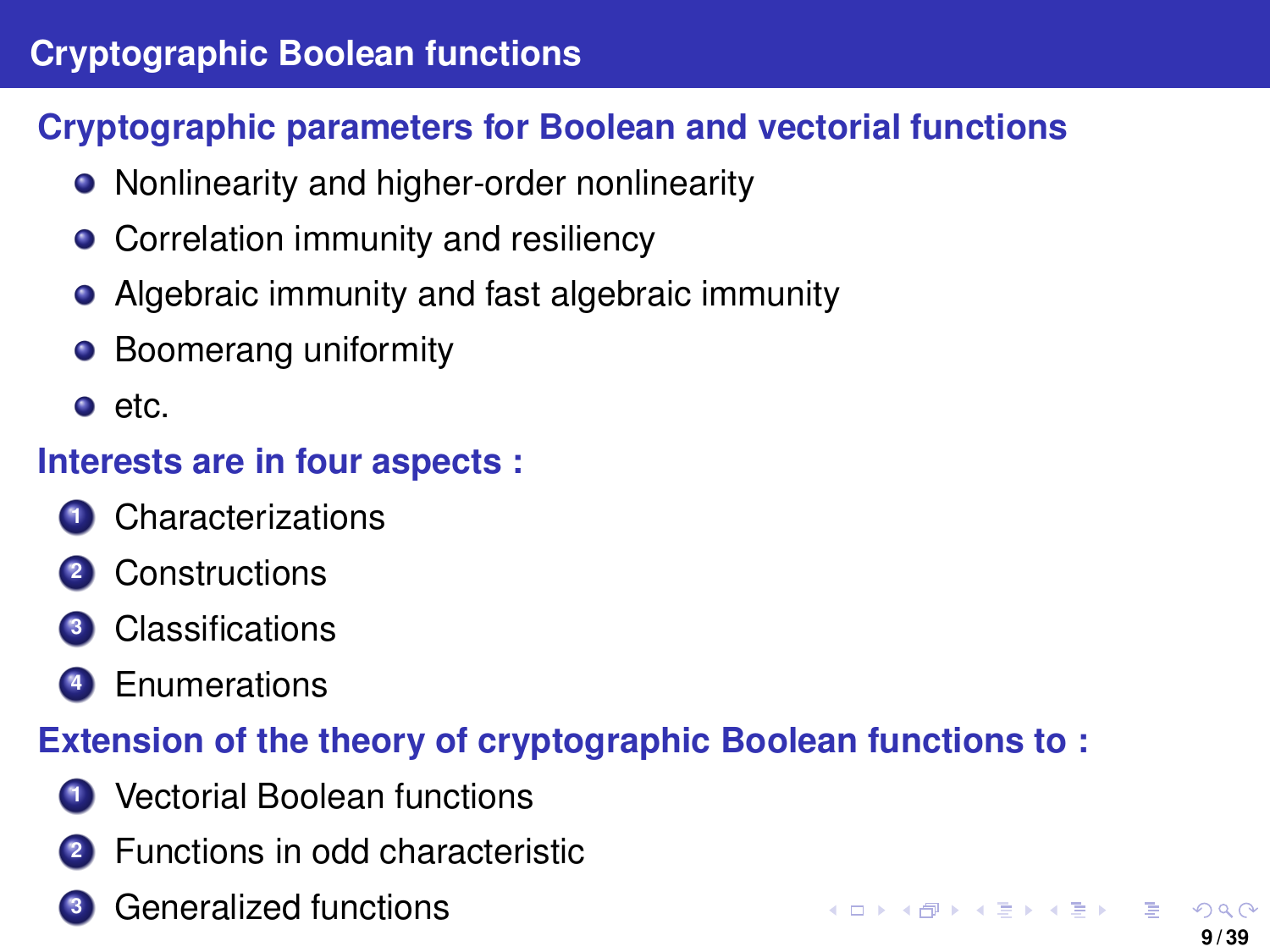### **A much particular interest in :**

- **Bent Boolean functions**
- **Bent vectorial Boolean functions**
- Subclasses of bent Boolean functions : hyper-bent Boolean functions
- **Super classes of bent Boolean functions : plateaued Boolean functions**
- ☞ Book [SM, 2016] : Bent Functions Fundamentals and Results. Springer 2016
- ☞ Survey [Carlet-SM 2016] : Four decades of research on bent functions. Des. Codes Cryptogr. 2016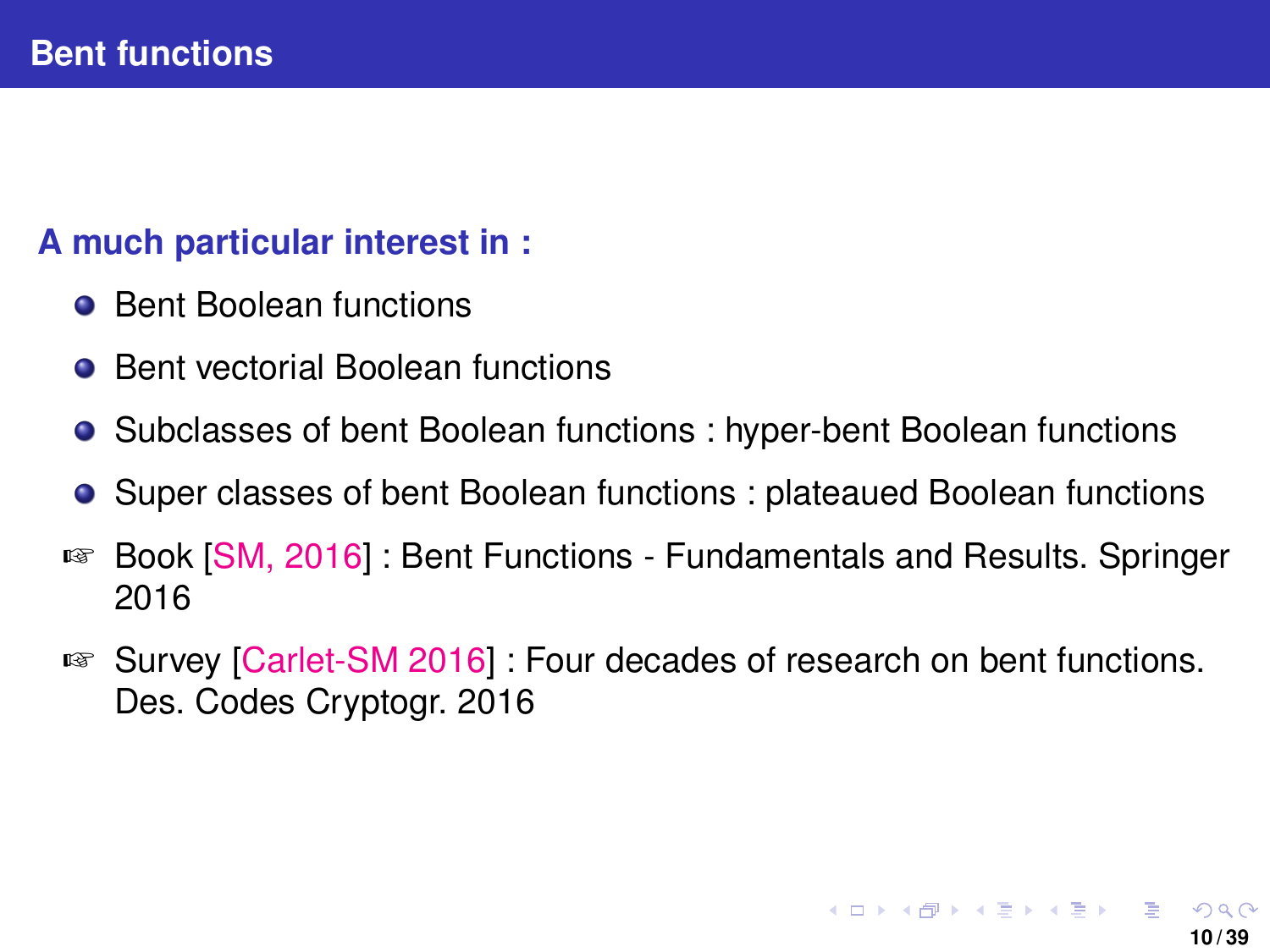• Reed-Muller codes

**11 / 39**

 $\Omega$ 

K ロ ト K 個 ト K 差 ト K 差 ト … 差

- **•** Minimal codes
- **o** LRC codes
- **•** LCD codes
- $e$  etc.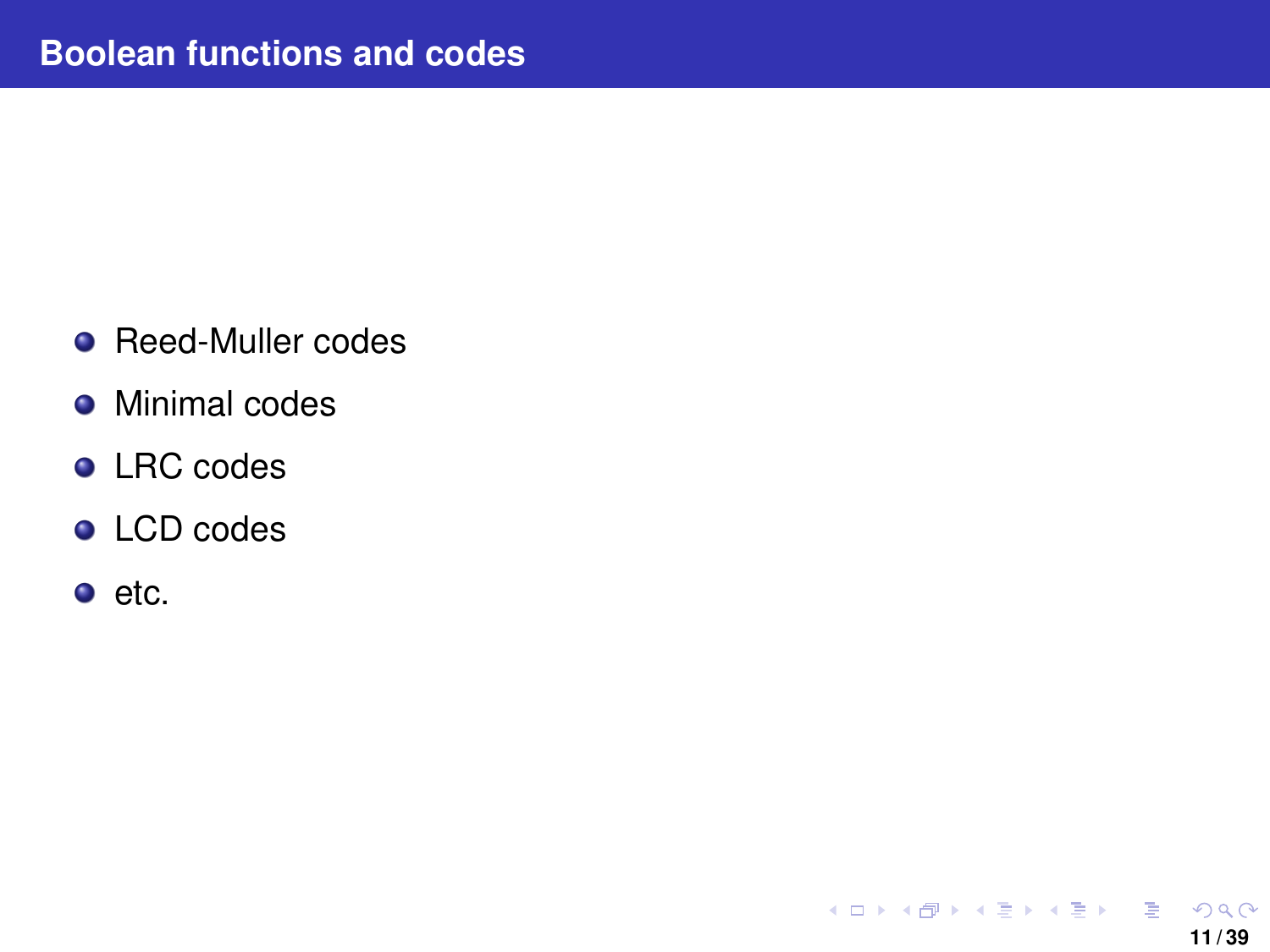## **Approaches and tools used to solve problems in the Boolean world**

**Approaches** : algebraic approach, combinatoric approach, asymptotic approach and geometric approach. **Mathematical tools :**

- **o** discrete Fourier/Walsh transforms
- **•** polynomials over finite fields (polynomials, Linearized polynomials, permutation polynomials, involutions, Dickson polynomials, polynomials *e*- to-1, etc)
- **•** functions over finite fields (symmetric functions, quadratic forms, etc)
- tools from algebraic geometry (algebraic curves, elliptic curves, hyper-elliptic curves, etc)
- **•** finite geometry (oval polynomials, hyperovals, etc)
- **•** linear algebra and group theory
- **o** tools from combinatorics
- tools from arithmetic number theory

K ロ > K 個 > K 君 > K 君 > 「君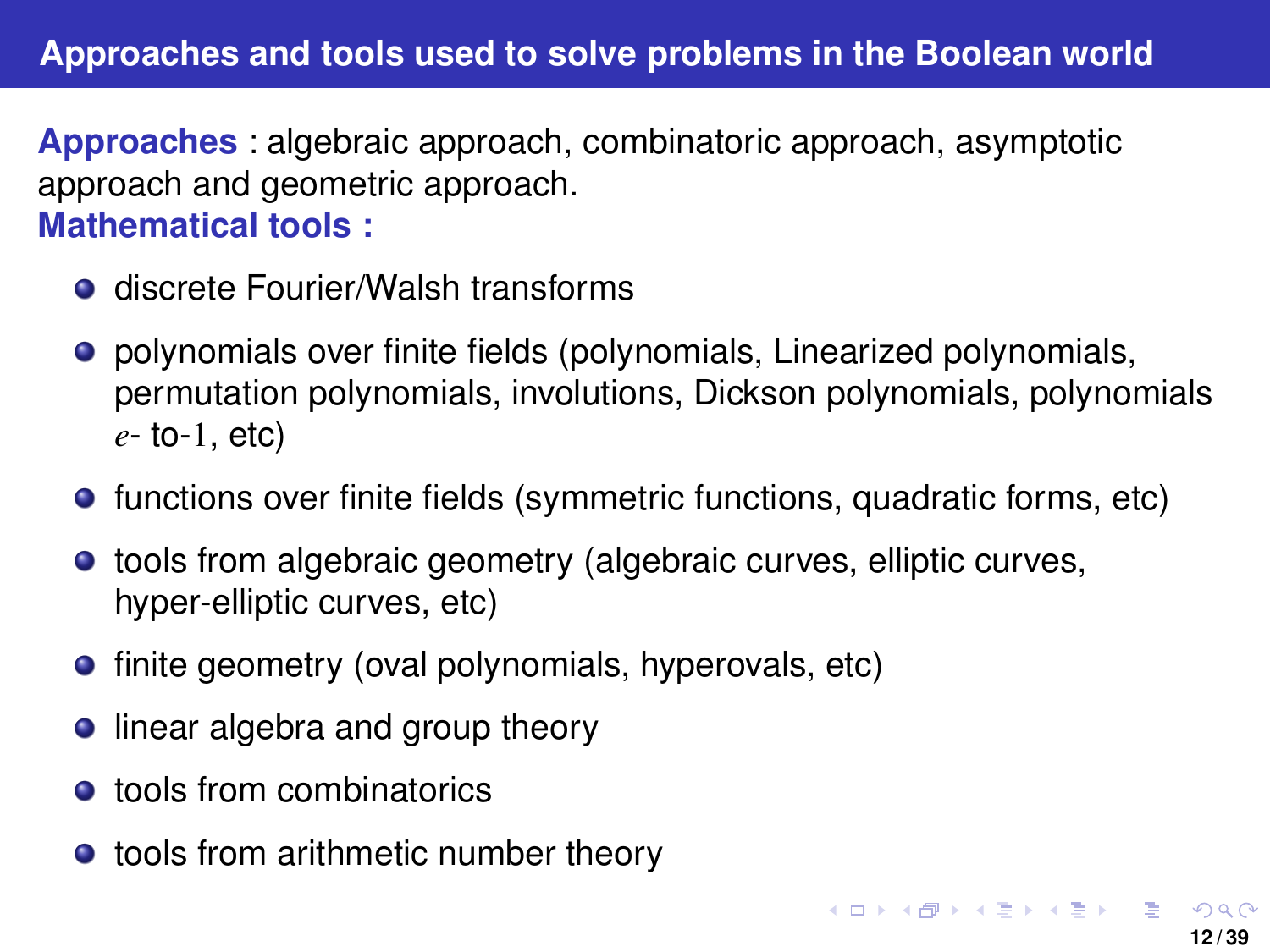## **DEFINITION**

*An n-variable Boolean function f is said to be correlation immune of order k if any sub-function deduced from f by fixing at most k inputs is balanced, equivalently,*

 $\widehat{\chi_f}(v) = 0$  for all  $v \in \mathbb{F}_2^n$  such that  $1 \leq w_H(v) \leq k$ 

*If f is moreover balanced then f is said to be resilient of order k.*

- A CRYPTOGRAPHIC CRITERION : a (combining) Boolean function must be resilient of order *m* with *m* large.
- A new application of correlation immune functions (not resilient) in relation with block ciphers is with the counter-measure against side channel attacks.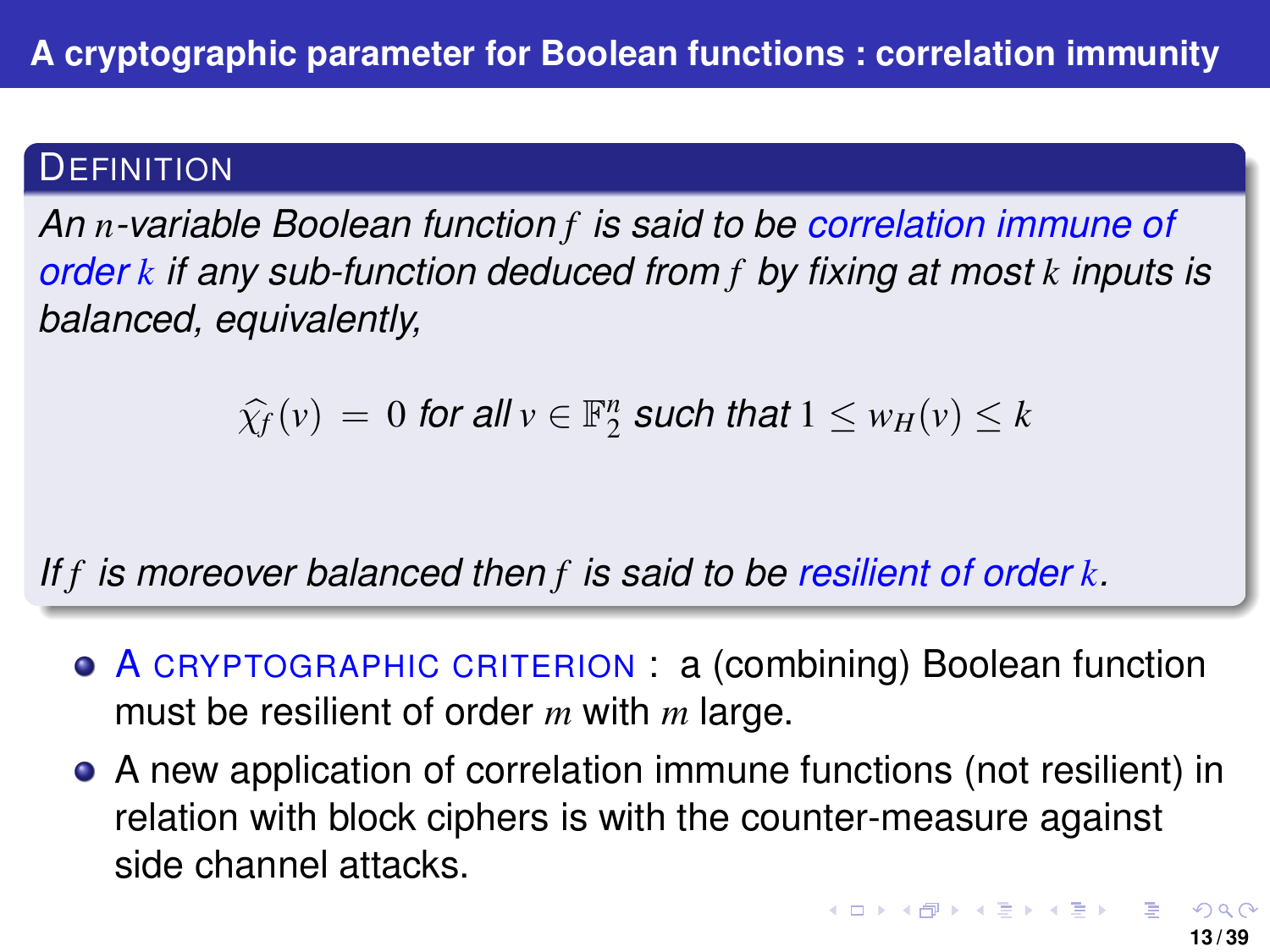Estimating the number of Boolean functions satisfying one or more cryptographic criteria is useful :

- it indicates for which values of parameters there is a chance of finding good cryptographic Boolean functions by random search.
- **•** a large number of Boolean functions is necessary if we want to impose several constraints on the function.
- ☞ Count the number of *m*-resilient *n*-variable Boolean functions (**seems to be an intractable open problem !**)

# **NOTATION**

- ✎ *Res<sup>m</sup> n : the set of all n-variable Boolean functions which are m-resilient.*
- $\mathcal{D} \cong \#Res_n^m :$  the cardinality of  $Res_n^m$ .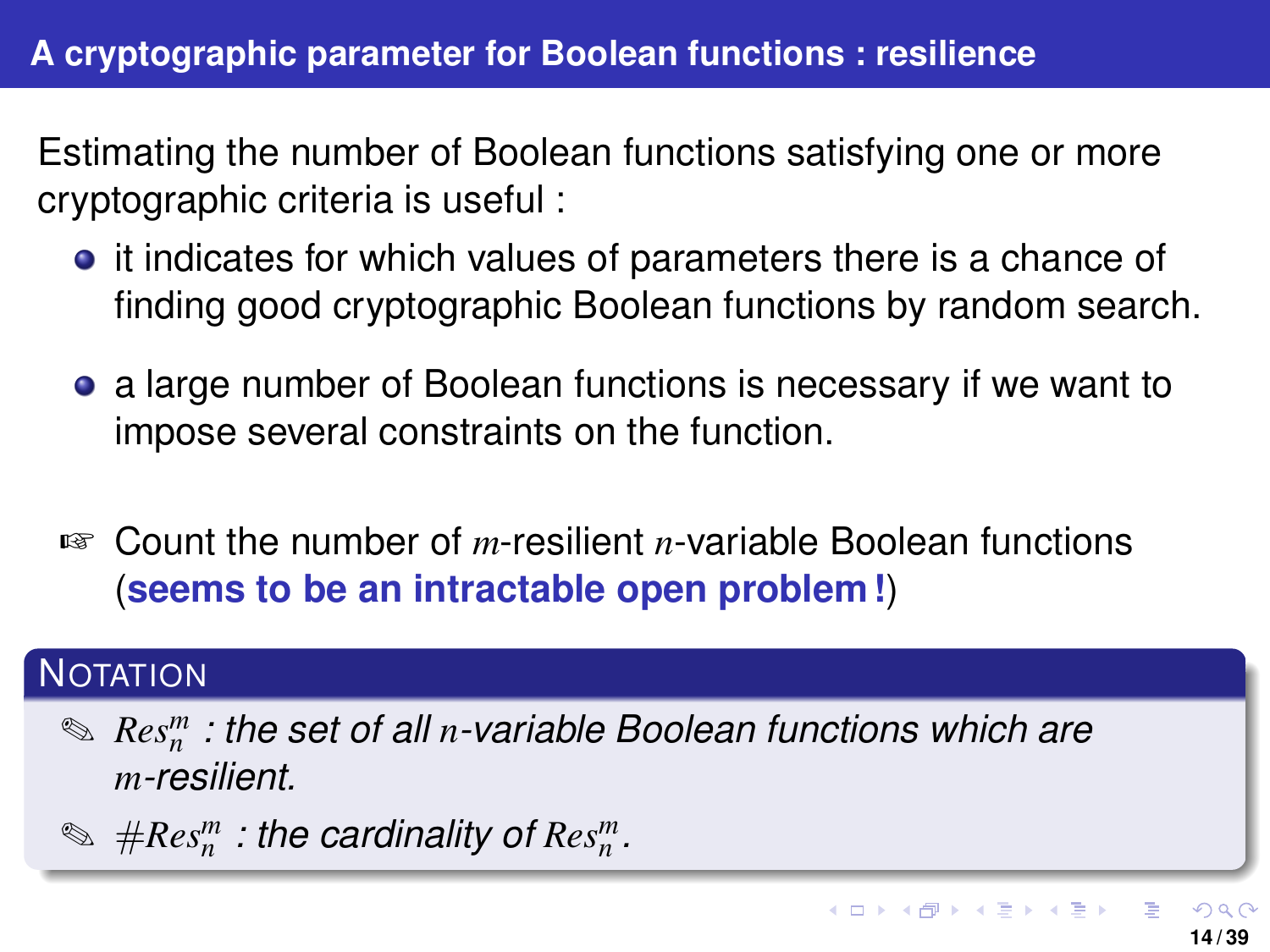- The value of  $\#Res_n^m$  is known for  $m \geq n-3$  [Camion et al 1991].
- The value of  $\#Res_n^1$  is known for  $n\leq 7$  [Harary-Palmer 1973], [Le Bars-Viola 2007].
- Asymptotic estimation on #*Res<sup>m</sup> n* [Canfield et al 2010].
- Upper bounds : [Schneider 1990] (*b*<sub>1</sub>), [Carlet-Klapper 2002] (*b*<sub>2</sub>), [Carlet-Gouget 2002]  $(b_3)$ :

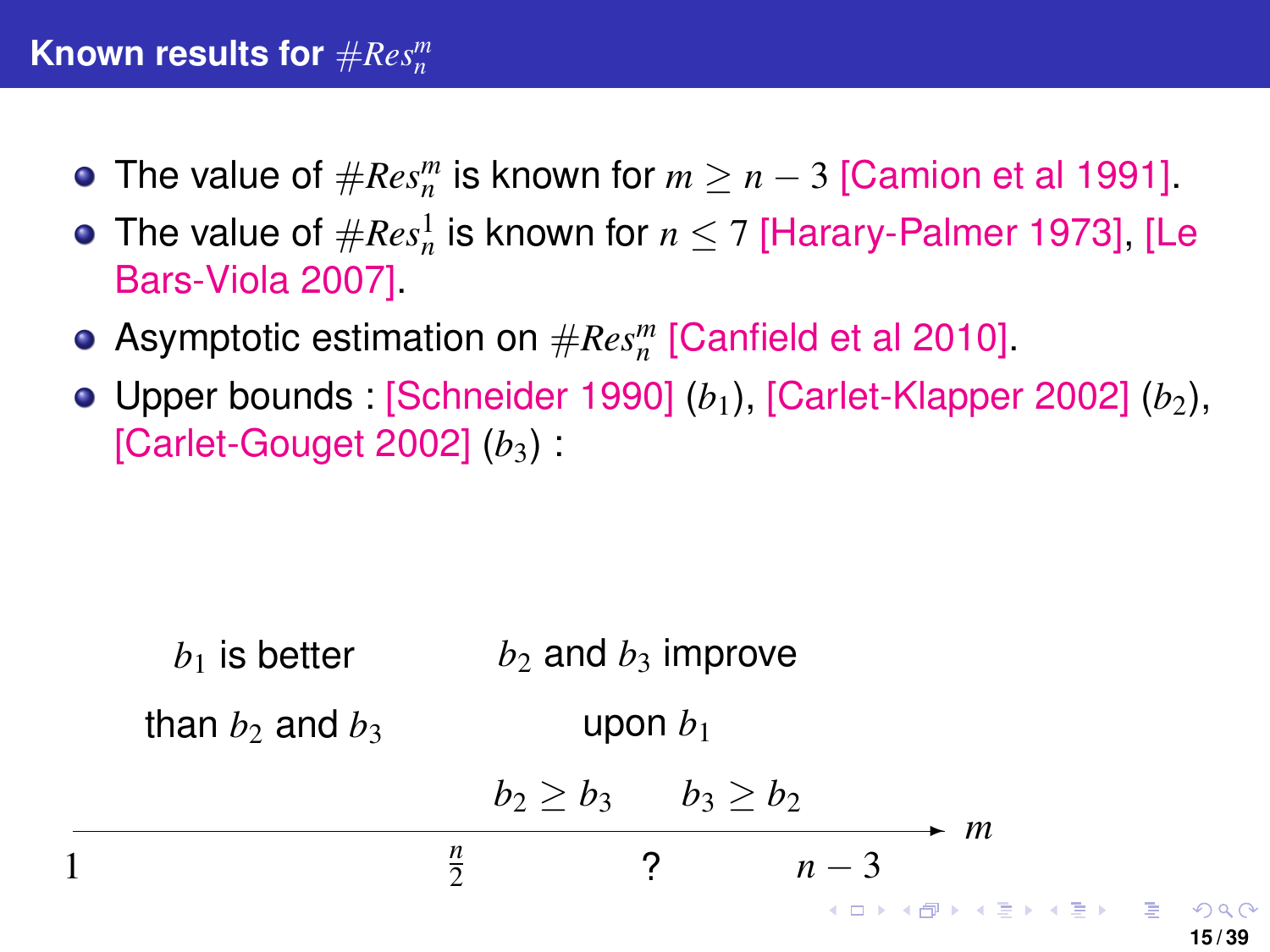# We use the characterization of the resiliency by means of the Numerical Normal Form (N.N.F) (representation of a Boolean function as polynomial over  $\mathbb{Z}$ ).

# **DEFINITION (CARLET-GUILLOT 1999)**

*We call Numerical Normal Form (NNF) the representation of*  $p$ seudo-Boolean functions in  $\mathbb{R} [x_1, \ldots, x_n]/(x_1^2 - x_1, \ldots, x_n^2 - x_n)$ .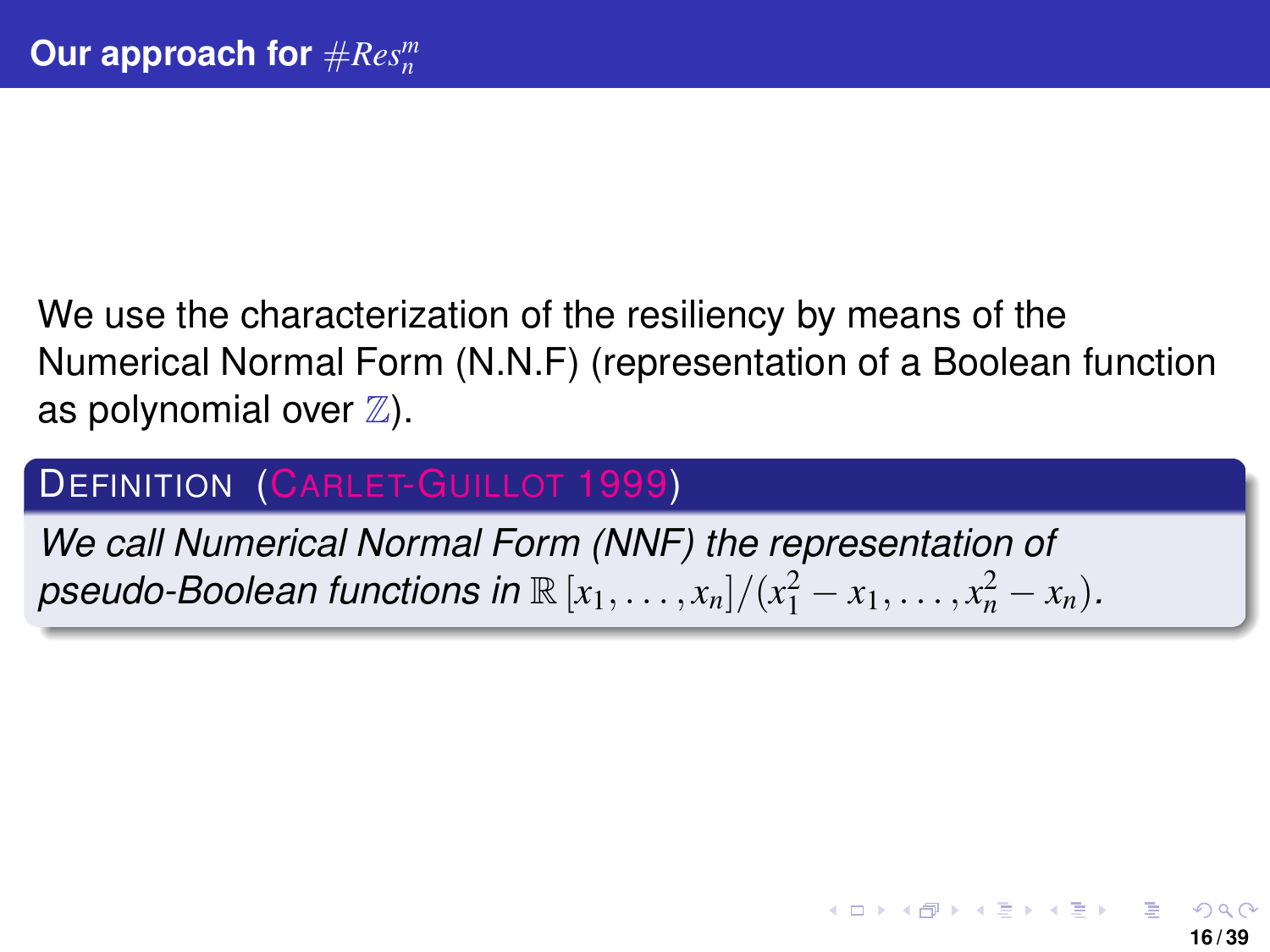<span id="page-16-0"></span>We use the characterization of the resiliency by means of the Numerical Normal Form (N.N.F) (representation of a Boolean function as polynomial over  $\mathbb{Z}$ ).

## PROPOSITION (CARLET-GUILLOT 1999)

Let  $f: \mathbb{F}_2^n \to \{0,1\}$  Let  $g(x) = f(x) \oplus x_1 \oplus \cdots \oplus x_n$  (viewed as an *integer-valued function). Then f is m-resilient if and only if,*  $\deg_{NNF}(g) \leq n - m - 1$ 

- **<sup>1</sup>** We show that counting *m*-resilient *n*-variable Boolean functions is equivalent to count the number of integer points in a particular convex polytope.
- **<sup>2</sup>** We introduce a multivariate generating function whose one of its coefficients is #*Res<sup>m</sup> n* .
- **3** This derives us to interpret  $\# Res_n^m$  as a Taylor coefficient in the series expansion of a multivariate partial fraction.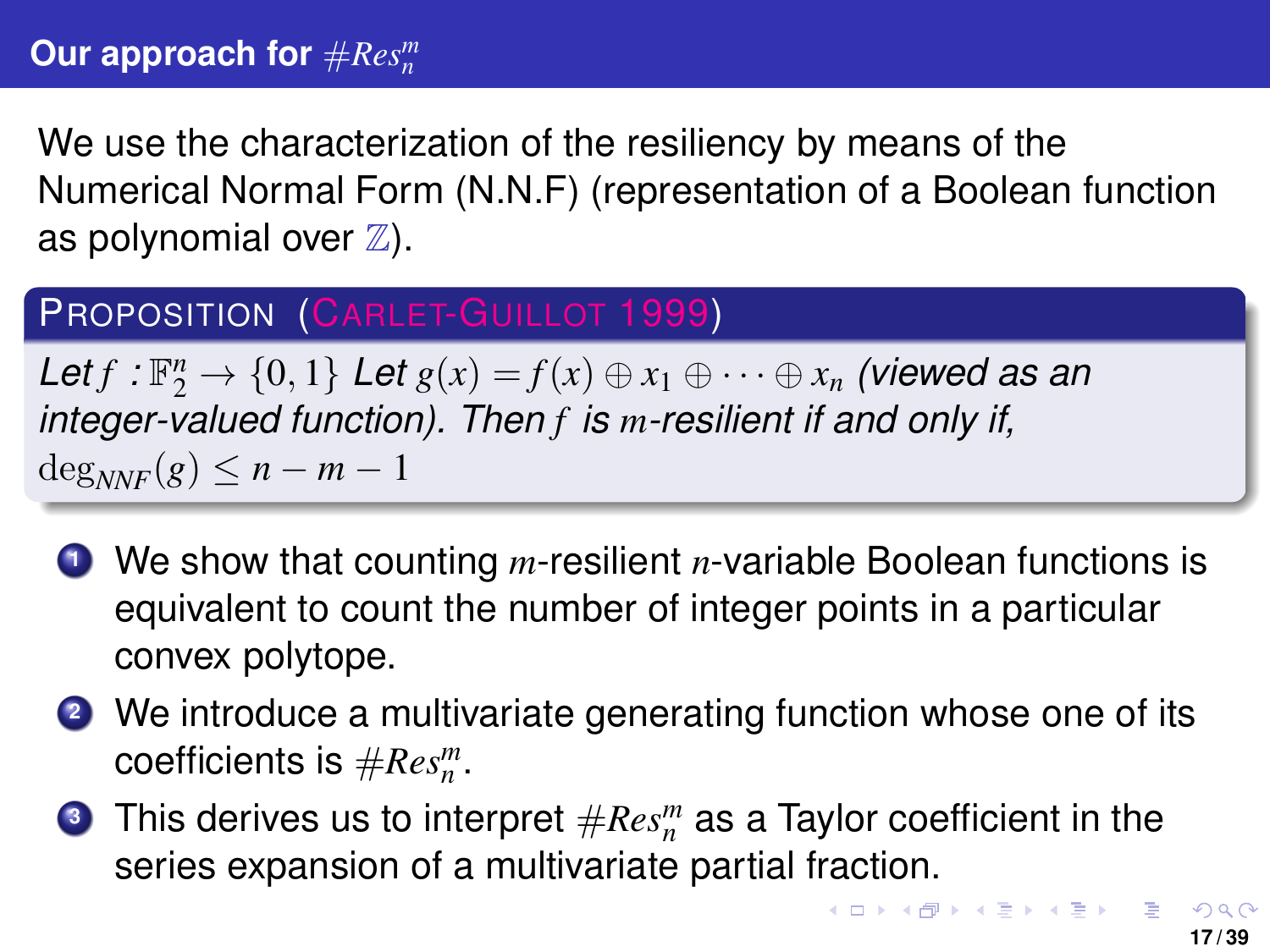# <span id="page-17-0"></span>PROPOSITION (SM 2007)

 $\#Res_{n}^{m}$  is the coefficient of  $\prod_{I \subseteq \{1,...,n\}} z_{I}^{b_{|I|}+1}$ *I in the series expansion of*

$$
\prod_{I \subseteq \{1,\dots,n\}} (1+z_I) \prod_{\#J \le n-m-1} \frac{1}{1-\prod_{I \supseteq J} z_I}
$$

*where*

$$
b_i = \sum_{j=1}^{\min(i,n-m-1)} {i \choose j} 2^{j-1}, \quad i \in \{0,\ldots,n\}
$$

# PROPOSITION ([SM 2007])

$$
\#Res_n^m = \frac{1}{(2i\pi)^{2^n}} \int \cdots \int_{\gamma \subset \mathbb{C}} \prod_{\substack{I \subseteq \{1,\ldots,n\} \\ I \subseteq I}} \frac{1+z_I}{z_I^{b_{\#I}+2}} \prod_{\#J \leq n-m-1} \frac{1}{1-\prod_{I \subseteq J} z_I} \prod_{\substack{I \subseteq \{1,\ldots,n\} \\ 18/39}} dz_I
$$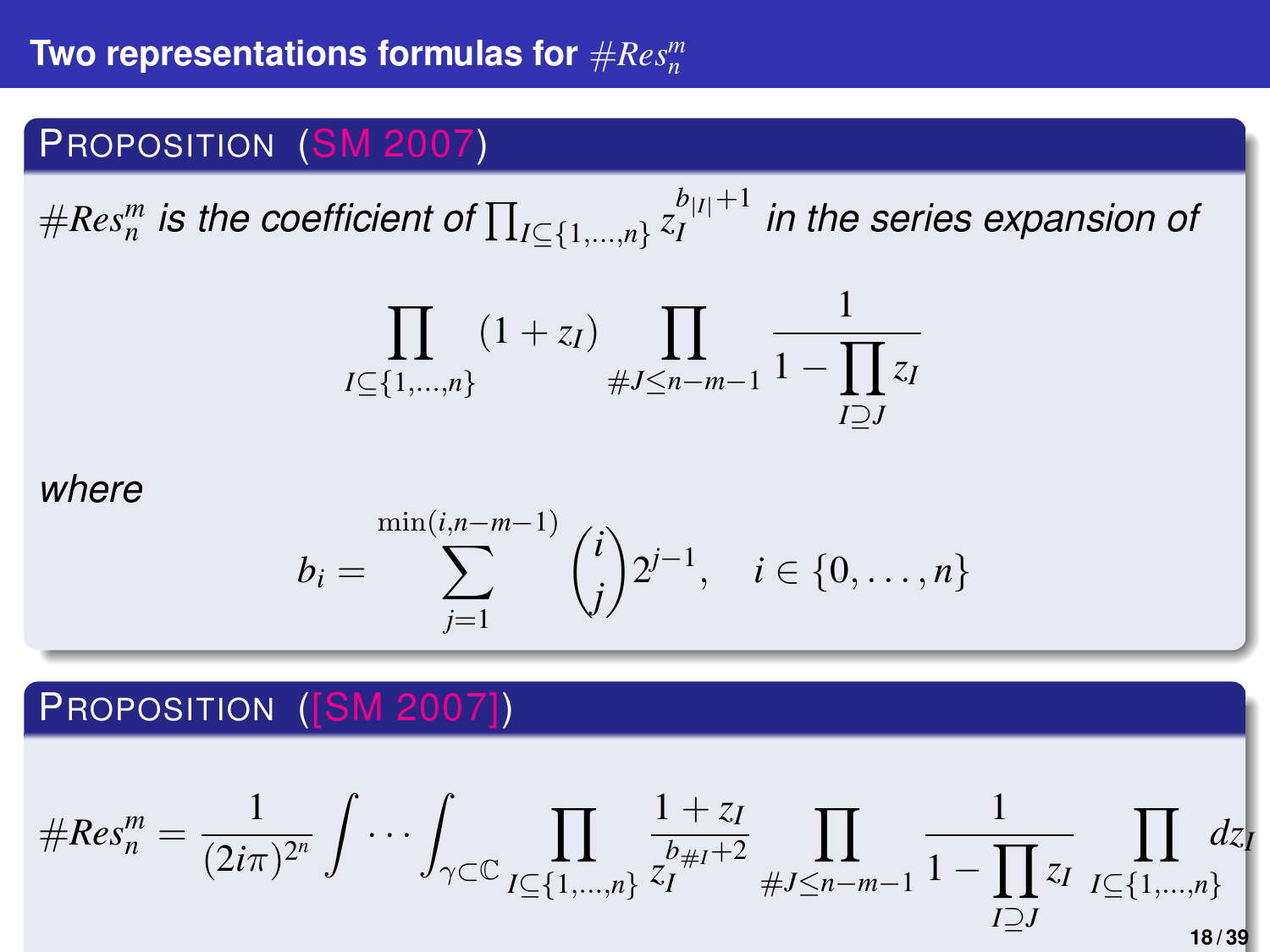#### <span id="page-18-0"></span>OPEN PROBLEM

# *Compute the value of*  $\#Res_n^m$  *for*  $n > 7$  *or improve the known upper bounds on*  $\#Res_n^m$ .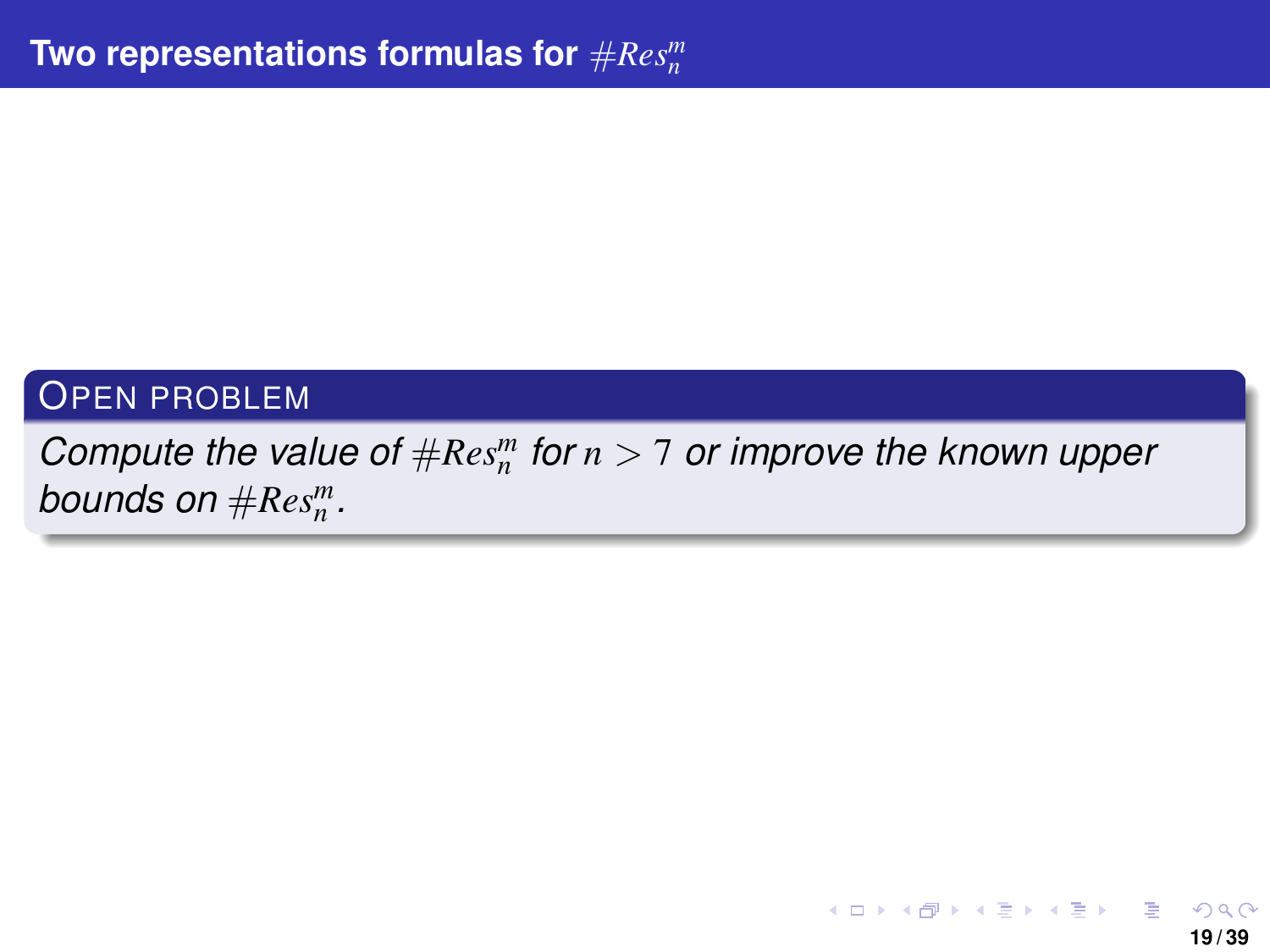A CRYPTOGRAPHIC CRITERION : The distance of a cryptographic function to all affine functions must be high to protect the system against linear attacks and correlation attacks.

☞ The nonlinearity of *f* is the minimum Hamming distance to affine functions :

#### DEFINITION (NONLINEARITY)

 $f: \mathbb{F}_{2^n} \rightarrow \mathbb{F}_2$  a Boolean function. The nonlinearity denoted by  $\mathrm{nl}(f)$  of  $f$  is

$$
\mathrm{nl}(f):=\min_{l\in A_n}d_H(f,l)
$$

**20 / 39**

K □ ▶ K @ ▶ K □ ▶ K □ ▶

where  $A_n$ : is the set of affine functions over  $\mathbb{F}_{2^n}$ .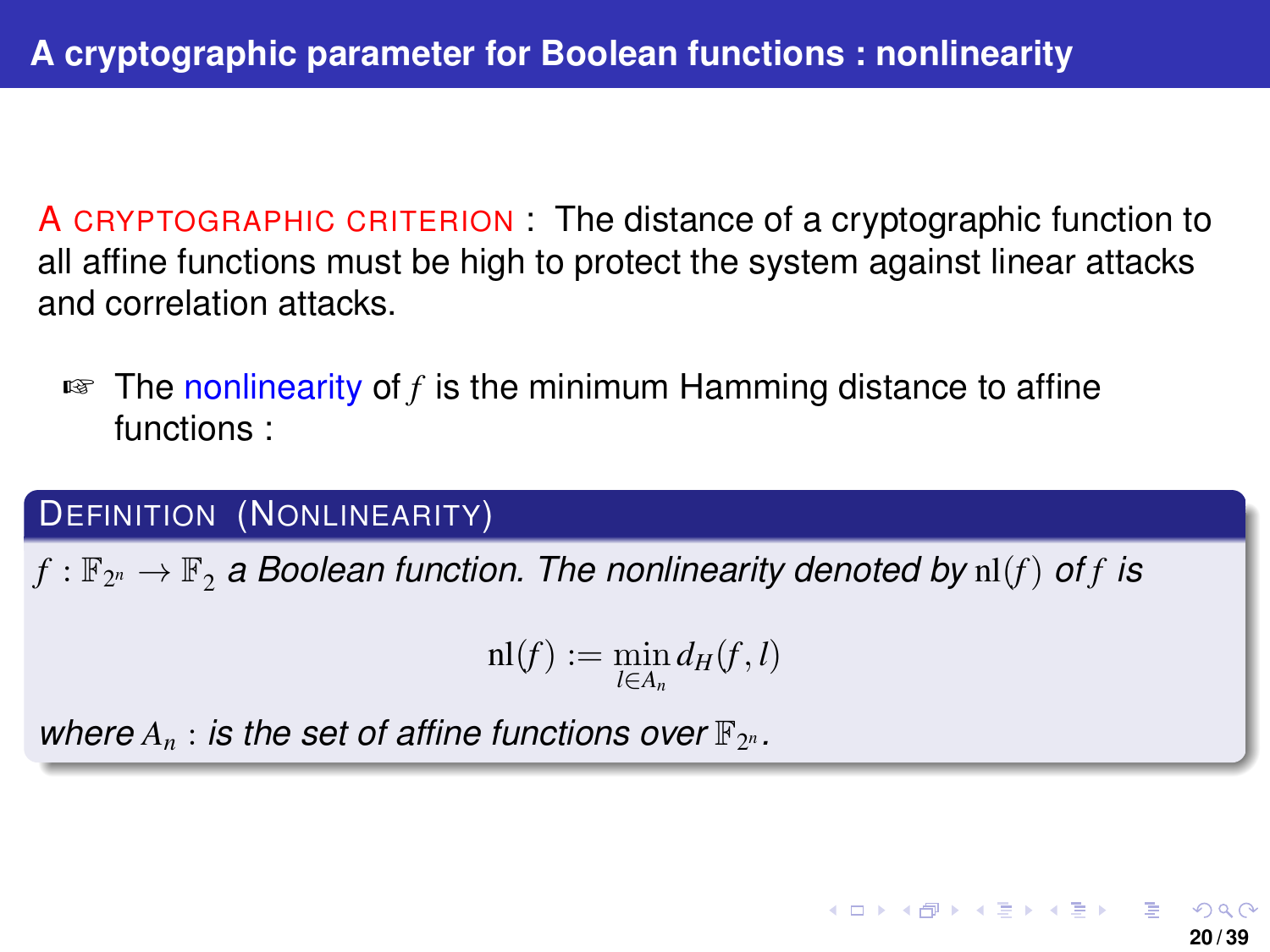### DEFINITION  $(r$ -TH-ORDER NONLINEARITY :  $nl_r(f)$   $(r \in \mathbb{N}, r \leq n)$ )

*The r*-th order nonlinearity *of f is the minimum Hamming distance between f and the set of all the n-variable Boolean functions of algebraic degree at most*  $r : nl_r(f) = \min_{g \in \mathcal{RM}(r,n)} d_H(f,g)$ 

- ☞ We were interested in :
	- $\bullet$  for a given integer  $k$ ,  $nl_r(f)$  of *n*-variable Boolean functions  $f$  with algebraic immunity *k*.
	- $\bullet$  the maximal value of  $nl_r(f)$  ( $r > 1$ ) of *n*-variable Boolean functions *f*.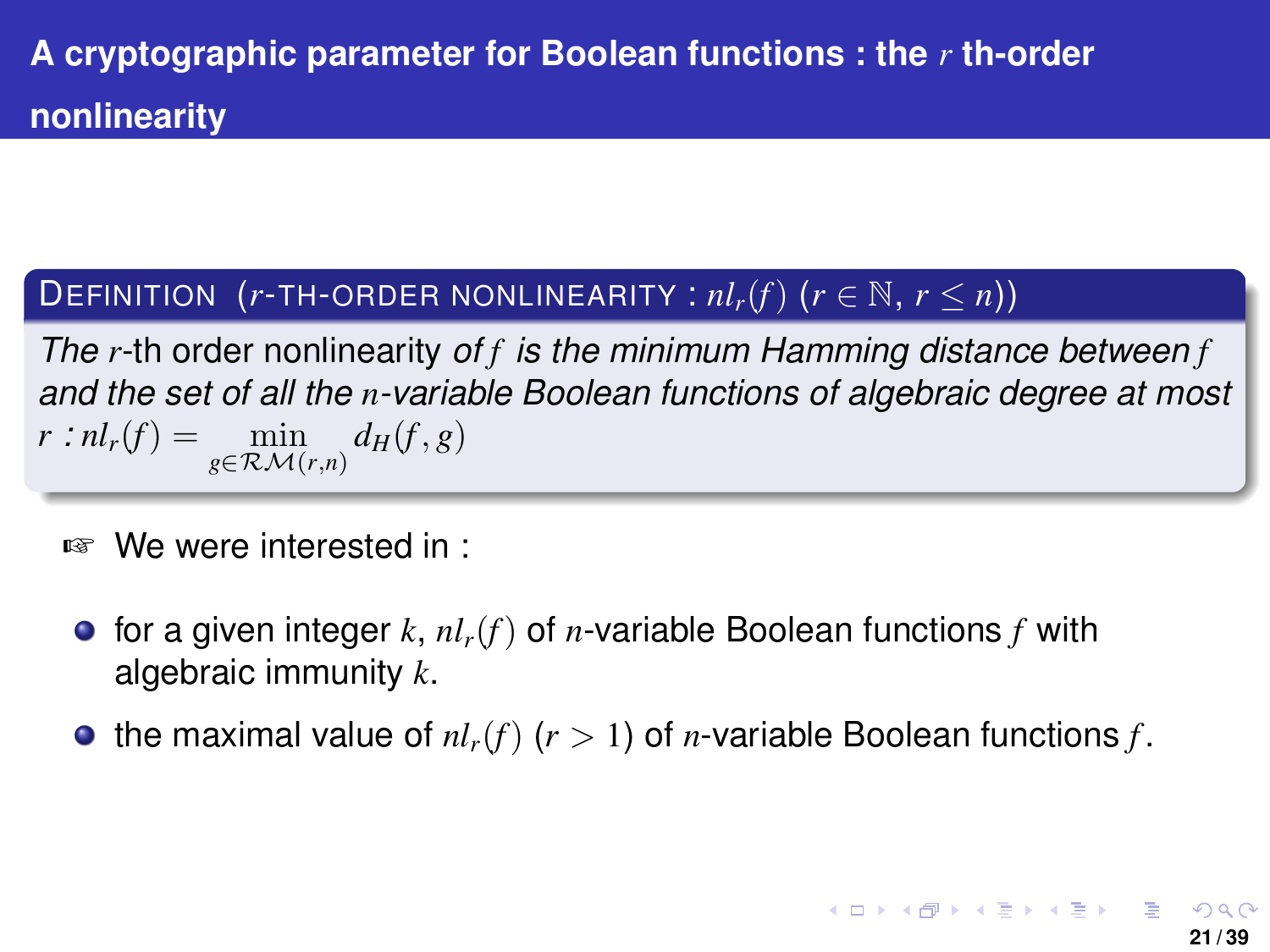- $\bullet$  In 2005 : [Lobanov 2005] provided a lower bound on the  $nl_r(f)$  :  $nl_r(f) \geq 2 \sum_{i=0}^{k-r-1} {n-r \choose i}$  $\binom{-r}{i}$
- $\bullet$  In 2006 : two lower bounds on  $nl_r(f)$  involving the algebraic immunity ([Carlet 2006],[Carlet-Dalai-Gupta-Maitra 2006]). None of them is better than the other one for all values of the algebraic immunity.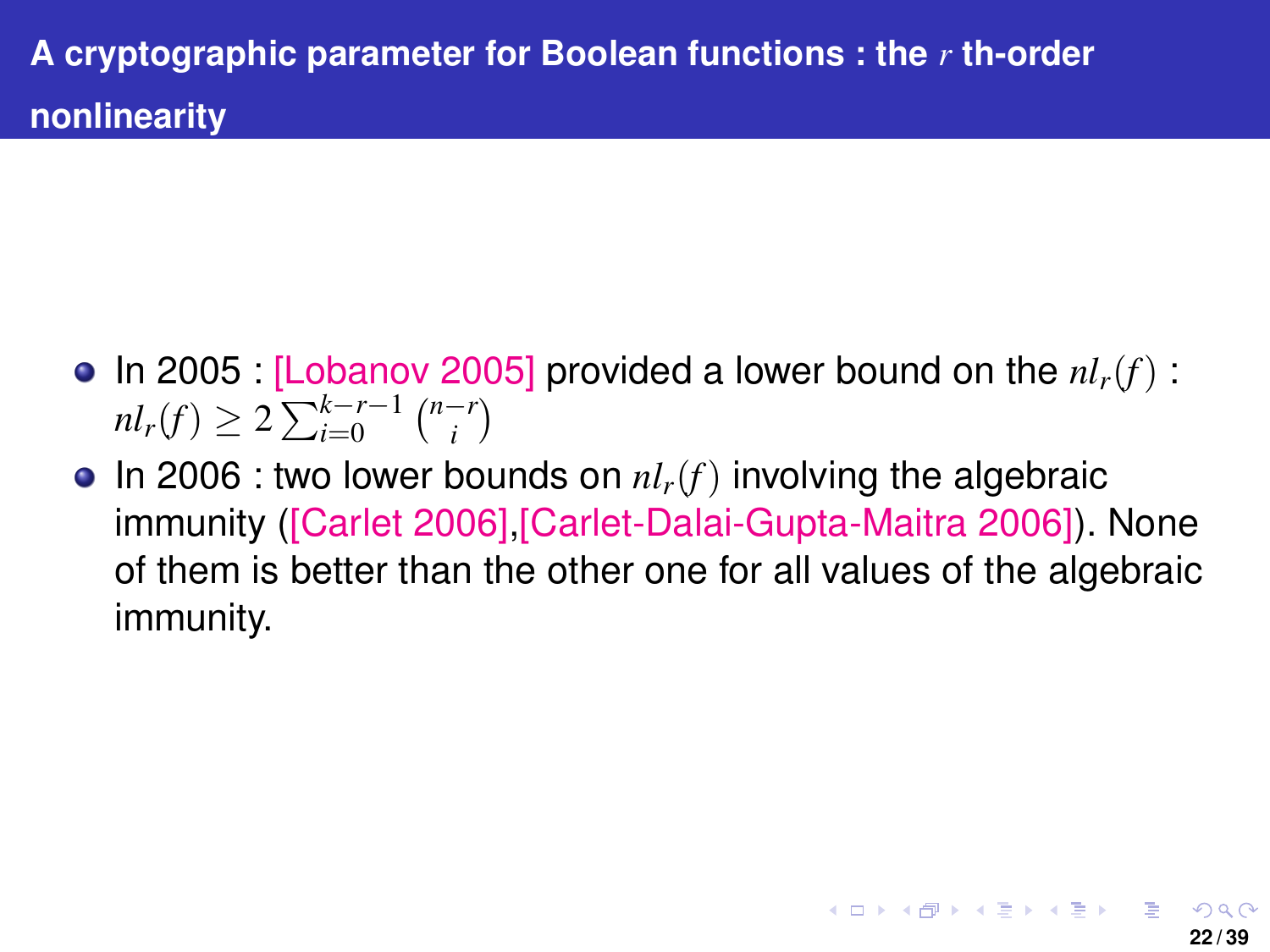In 2008 : a new lower bound on the *r*th-order nonlinearity profile of Boolean functions, given their algebraic immunity, that improves significantly upon the known lower bounds [Carlet et al. 2006] for all orders and upon the bound [Carlet 2006 ] for low orders :

# THEOREM (SM 2008)

*Let f be an n-variable Boolean function of algebraic immunity k and let r be a positive integer strictly less than k. Then*

$$
nl_r(f) \ge \sum_{i=0}^{k-r-1} \binom{n}{i} + \sum_{i=k-2r}^{k-r-1} \binom{n-r}{i}
$$

 $($  ロ }  $($   $($  $)$  }  $($   $)$   $($   $)$   $($   $)$   $($   $)$   $($   $)$   $($   $)$   $($   $)$   $($   $)$   $($   $)$   $($   $)$   $($   $)$   $($   $)$   $($   $)$   $($   $)$   $($   $)$   $($   $)$   $($   $)$   $($   $)$   $($   $)$   $($   $)$   $($   $)$   $($   $)$   $($   $)$   $($   $)$   $($   $)$  **23 / 39**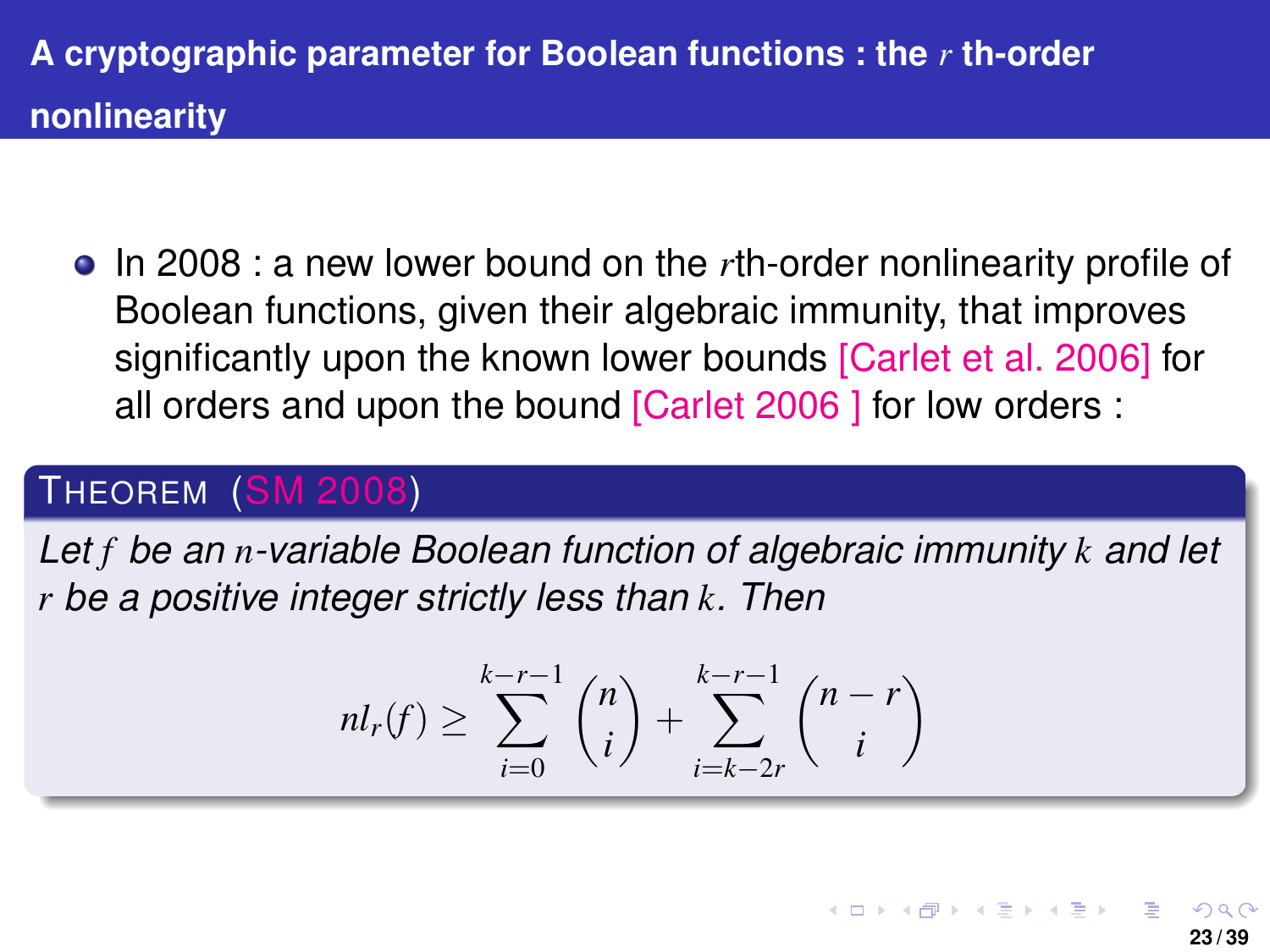- In 2010 : [Rizomiliotis 2010] gave precisions on the bounds, involving the maximum between the minimal algebraic degree of the nonzero annihilators of *f* and the minimal algebraic degree of the nonzero annihilators of f⊕1.
- In 2015 : [SM, McGrew, Davis, Steele, Marsten 2015] constructed a family of Boolean functions where the first bound [Carlet 2006](the presumed weaker bound) is tight and the second bound [Carlet et al. 2006] is strictly worse than the first bound. They showed that the difference between the two bounds can be made arbitrarily large.
- In 2020 : [Carlet 2020] gave a very general proof of Lobanov result.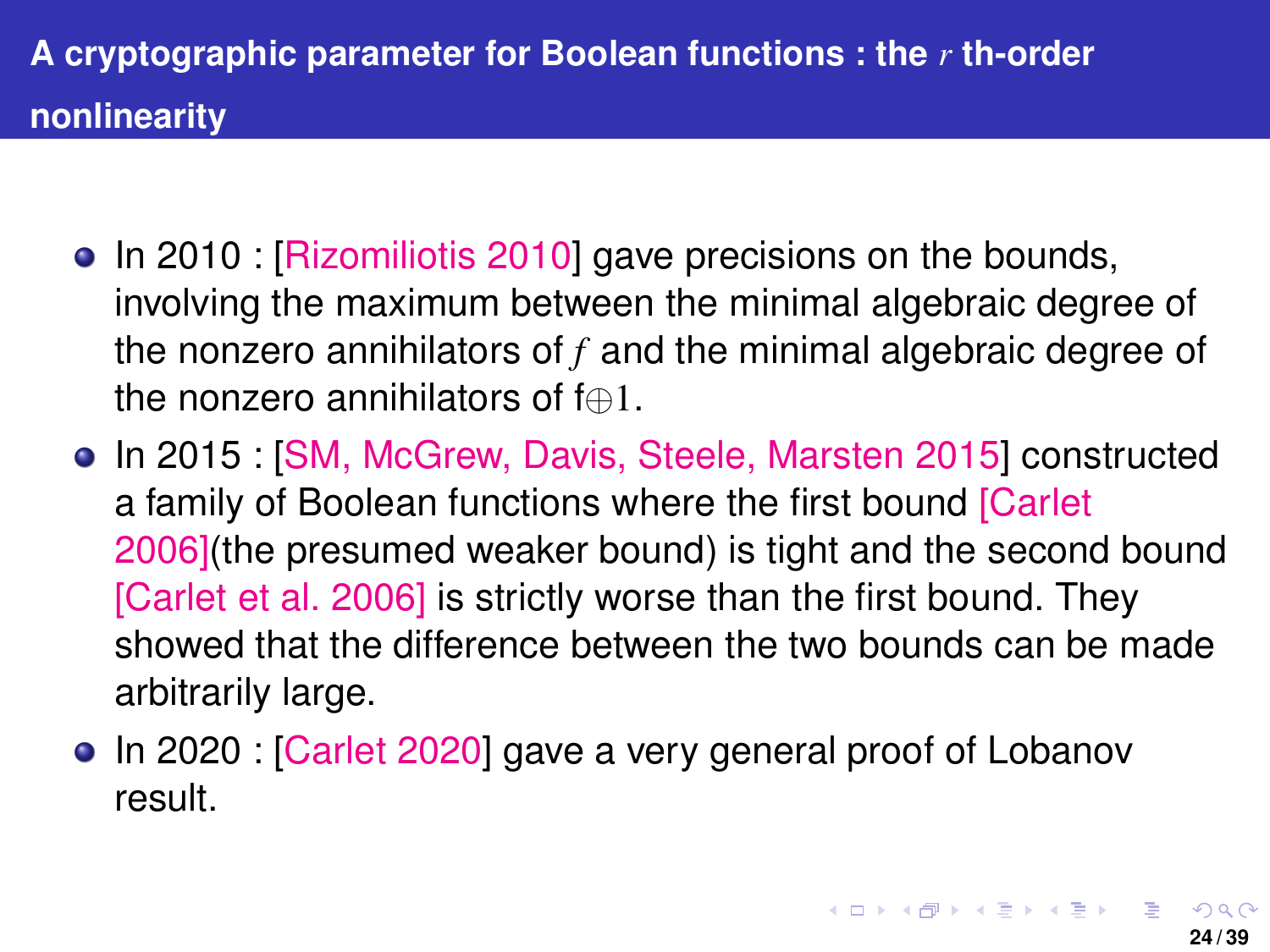### <span id="page-24-0"></span>OPEN PROBLEM

*Improve further the known lower bounds on the rth-order nonlinearity profile of Boolean functions, given their algebraic immunity.*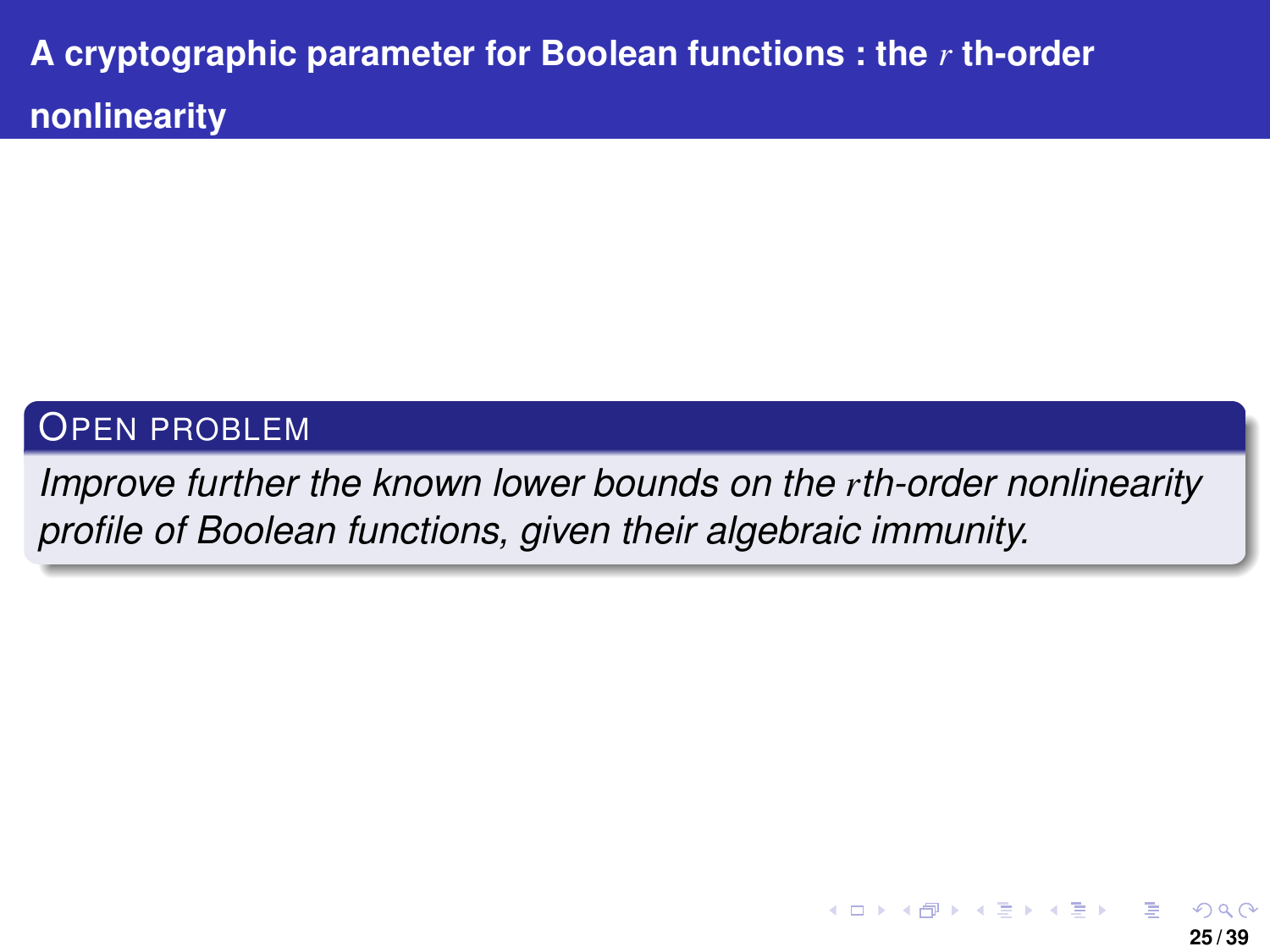## <span id="page-25-0"></span>**Covering radius of the Reed-Muller code** RM(*r*, *n*)

☞ The maximal nonlinearity of order *r* of n-variable Boolean functions coincides with the covering radius of RM(*r*, *n*).

DEFINITION (COVERING RADIUS OF THE REED-MULLER CODE RM(*r*, *n*))

Covering radius of the Reed-Muller code  $\mathcal{RM}(r, n)$  of order  $r$  and length  $2^n$ :

$$
\bullet \rho(r,n):=\max_{f\in\mathcal{B}_n}\min_{g\in\mathcal{RM}(r,n)}d_H(f,g)=\max_{f\in\mathcal{B}_n}nl_r(f)
$$

*where*  $\mathcal{B}_n := \{f : \mathbb{F}_2^n \to \mathbb{F}_2\}$ *. Or :* 

$$
\bullet \rho(r,n) := \min \{ d \in \mathbb{N} \mid \cup_{x \in \mathcal{RM}(r,n)} B(x,d) = \mathbb{F}_2^n \}
$$

 $\mathsf{where} \ B(x, d) := \{ y \in \mathbb{F}_2^n \mid d_H(x, y) \leq d \}$  (Hamming ball)

- ☞ The covering radius plays an important role in error correcting codes : measures the maximum errors to be corrected in the context of maximum-likelihood decoding.
- Th[e](#page-26-0) best upper bound of  $\rho(r, n)$  ( $r > 1$ ) before 20[07](#page-24-0)<sub>p</sub> [\[](#page-26-0)[C](#page-24-0)[oh](#page-25-0)e[n-](#page-0-0)[Lit](#page-38-0)[sy](#page-0-0)[n](#page-38-0) [19](#page-0-0)[92\]](#page-38-0)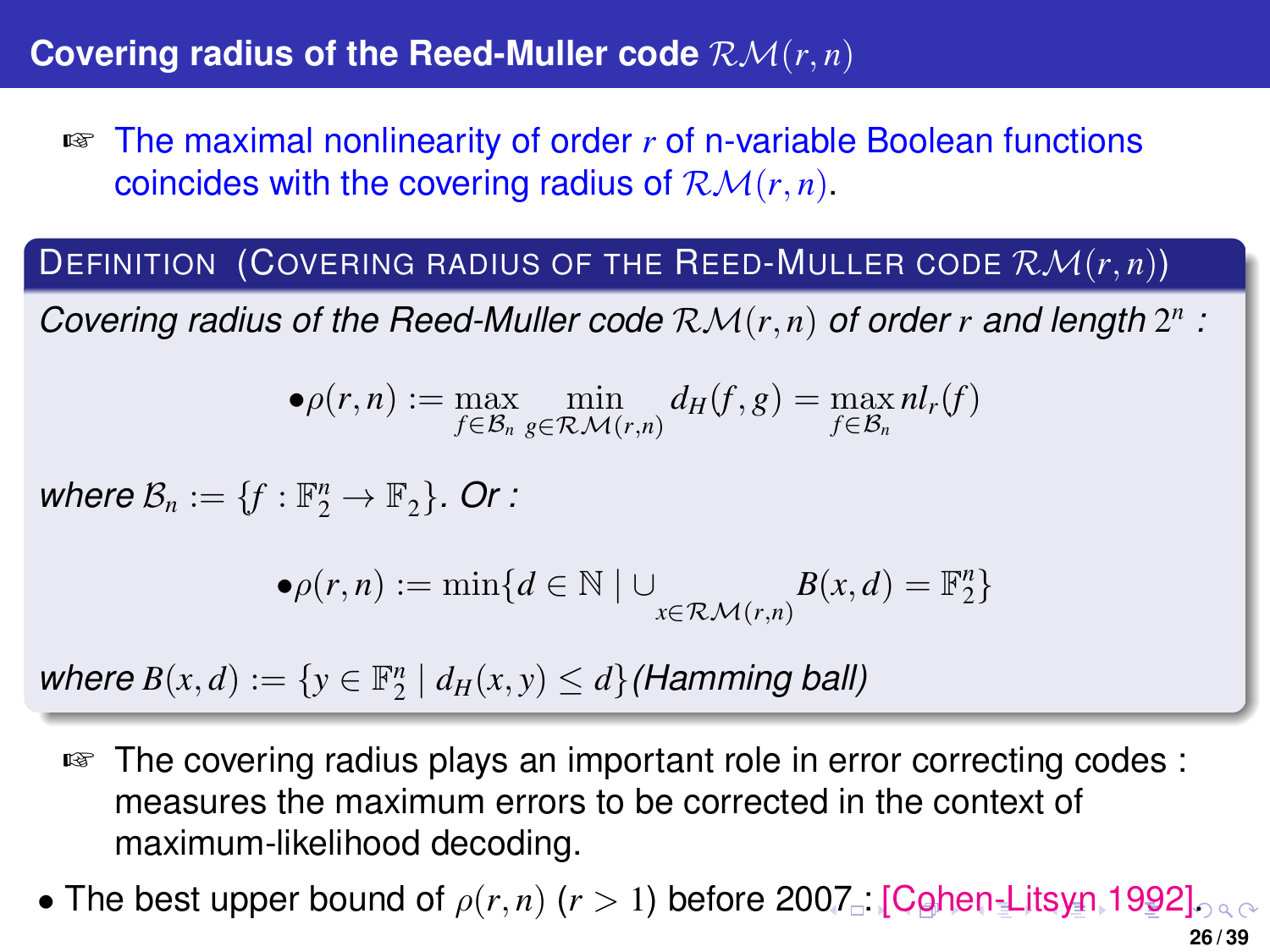<span id="page-26-0"></span>[Carlet-SM 2007] Let *r* > 1. The covering radius of the Reed-Muller code of order *r* satisfies

asymptotically : $\rho(r,n) \leq 2^{n-1} - \frac{\sqrt{15}}{2} \cdot (1 +$ √  $\sqrt{2}$ <sup>*r*−2</sup> ·  $2^{n/2}$  +  $O(n^{r-2})$ 

**Our results have improved the best known upper bounds dating from 15 years ago. Up to now, our bounds are the best bounds known in the literature**.

Our results are obtained by induction on *r* thanks to improved upper bounds on the covering radius  $\rho(2, n)$ :

#### THEOREM (CARLET-SM 2007)

*For every positive integer*  $n > 17$ , the covering radius  $\rho(2, n)$  of the *second-order Reed-Muller code* RM(2, *n*) *is upper bounded by*

$$
\left[2^{n-1}-\frac{\sqrt{15}}{2}\cdot 2^{\frac{n}{2}}\cdot \left(1-\frac{122929}{21\cdot 2^n}-\frac{155582504573}{4410\cdot 2^{2n}}\right)\right]
$$

K ロ ト K 御 ト K 澄 ト K 澄 ト 一磨 **27 / 39**

(1)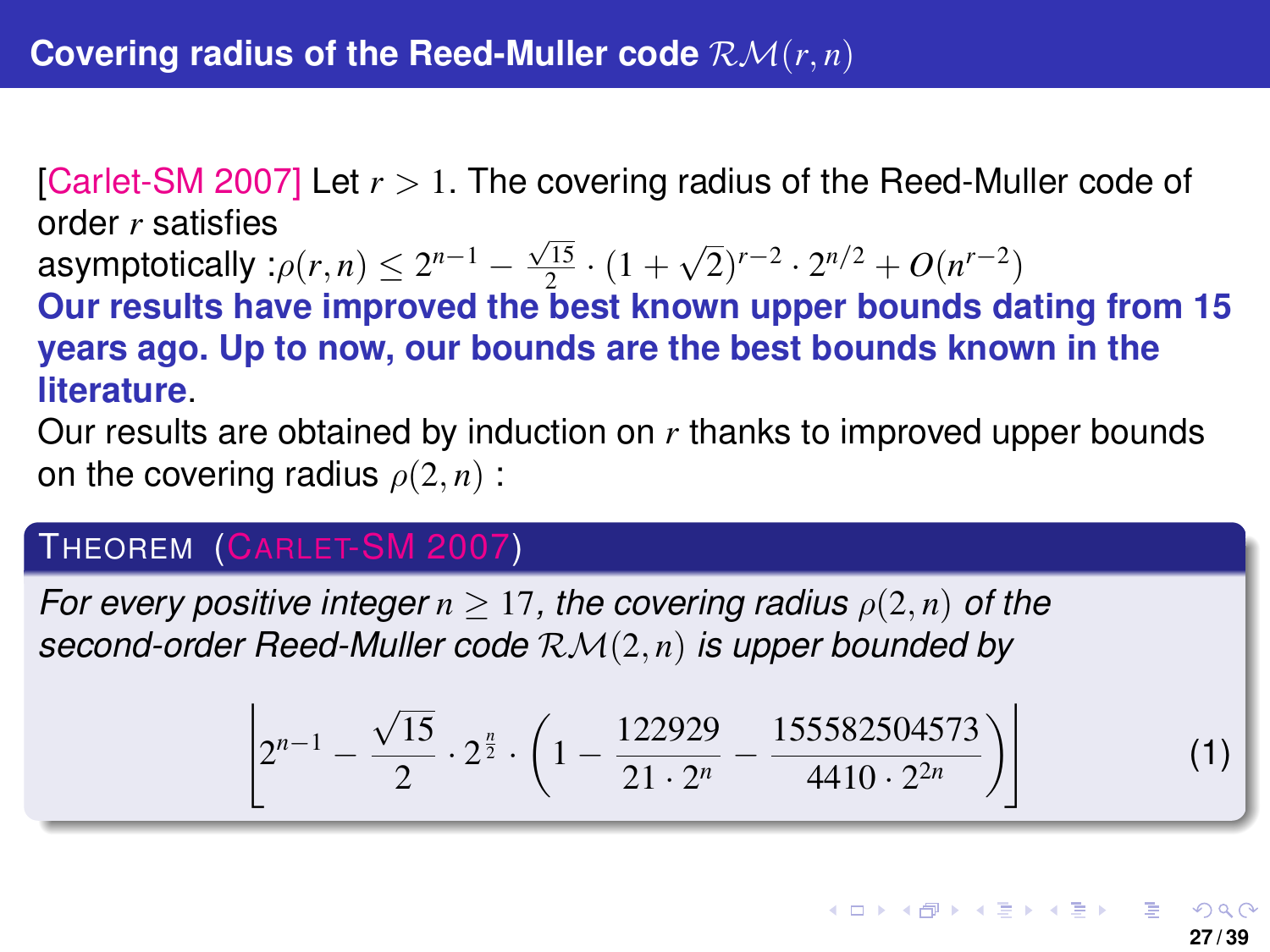# <span id="page-27-0"></span>**Brief outline of the proof**

 $B_n := \{f : \mathbb{F}_2^n \to \mathbb{F}_2\}.$ 

We prove an asymptotic upper bound on the covering radius  $\rho(2, n)$  of the Reed-Muller code of order 2 :

$$
\rho(2,n) \le 2^{n-1} - \sqrt{15} \, 2^{\frac{n}{2}-1} + O(1).
$$

Indeed, we have :

$$
\forall k \in \mathbb{N}, \quad \rho(2,n) \leq 2^{n-1} - \frac{1}{2} \min_{f \in \mathcal{B}_n} \sqrt{\frac{\mathcal{S}_{k+1}(f)}{\mathcal{S}_k(f)}}
$$

where

$$
\mathcal{S}_k(f) = \sum_{g \in \mathcal{RM}(2,n)} \left( \sum_{x \in \mathbb{F}_2^n} (-1)^{f(x)+g(x)} \right)^{2k}, f \in \mathcal{B}_n, k \in \mathbb{N}
$$

**28 / 39**

K ロ ▶ K 個 ▶ K 君 ▶ K 君 ▶ ○ 君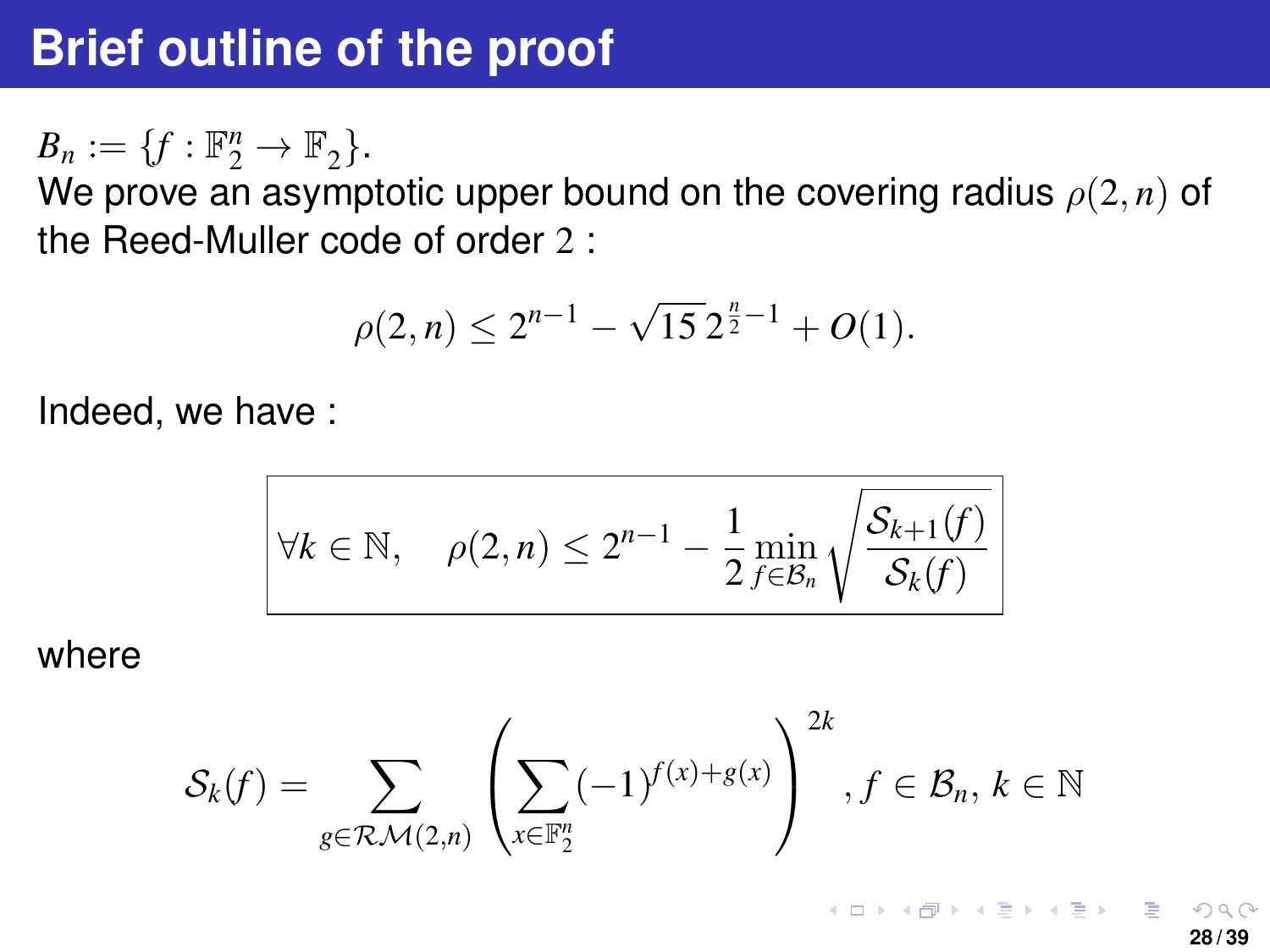# **Brief outline of the proof**

$$
\forall k \in \mathbb{N}, \quad \rho(2,n) \leq 2^{n-1} - \frac{1}{2} \min_{f \in \mathcal{B}_n} \sqrt{\frac{\mathcal{S}_{k+1}(f)}{\mathcal{S}_k(f)}}
$$

**1** Decomposition of  $S_k(f)$  into sums of characters :  $S_k(f) = \sum_{w=0}^k N_k^{(2w)} M_f^{(2w)}$  where  $M_f^{(2w)} = \sum_{g \in \mathcal{RM}(n-3,n)} (-1)^{\langle f,g \rangle}$  $wt(e) = 2w$ 

and  $N_k^{(2w)}$  $\binom{m}{k}$  is an integer independent of *f*.

- **2** Lower bound of the sums of characters  $M_f^{(2w)}$  $f_f^{(2W)}$  thanks to the characterization of the words of Reed-Muller codes given by Kasami, Tokura and Azumi :  $\forall f \in \mathcal{B}_n, M_f^{(2w)} \geq M_{min}^{(2w)}.$
- **3** Lower bound of  $\frac{\mathcal{S}_{k+1}(f)}{\mathcal{S}_{k}(f)}, \forall f,$  leading to an upper bound  $\rho(2,n) \leq 2^{n-1} - \frac{1}{2}$ 2  $\sqrt{\frac{\mathcal{S}_{k+1}^{min}}{\mathcal{S}_{k}^{min}}}$  for  $k\leq \mathrm{k}_n$  where  $\mathrm{k}_n$  varies according to the value of *n* and  $\mathcal{S}_k^{min} = \sum_{w=0}^k N_k^{(2w)} M_{min}^{(2w)}$ [.](#page-27-0)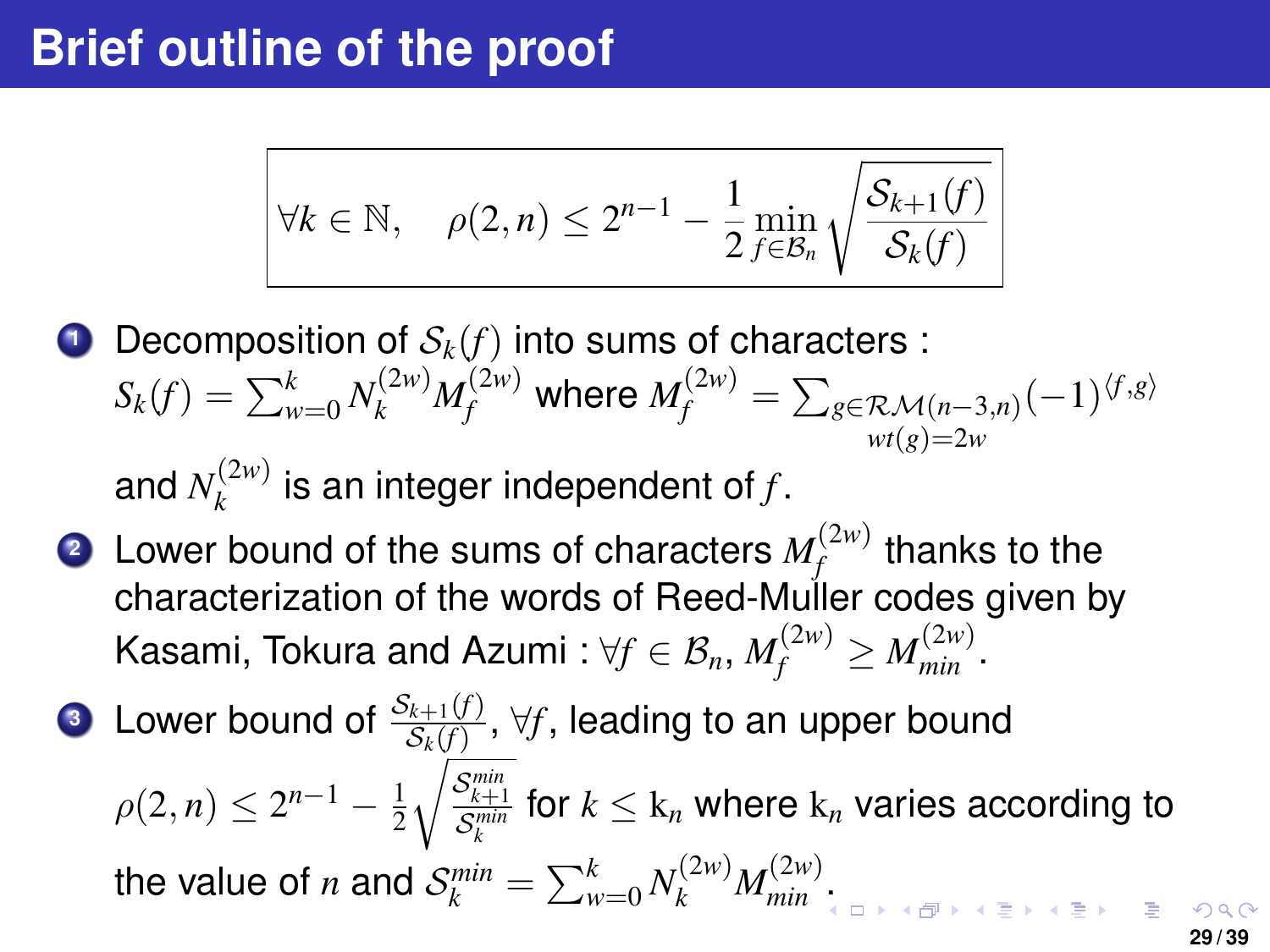#### **Remarks :**

- The greater we take the value of *k*, the better the upper bound obtained.
- $\bullet$  Our method could be applied directly to  $\rho(r,n)$  but the best result is obtained with our method to  $\rho(2, n)$ .
- $\bullet$  We were able to improve  $\rho(2, n)$  thanks to the characterization of those elements of the  $\mathcal{RM}(r, n)$  whose Hamming weights are  $\lt 2.5$   $d_{min}$ .

#### OPEN PROBLEM

*Improve further the covering radius of the Reed-Muller code*  $\mathcal{RM}(2, n)$  *by* getting a better estimation of the sums of characters  $M_f^{(2w)}$  .

K ロ ト K 御 ト K 澄 ト K 澄 ト 一磨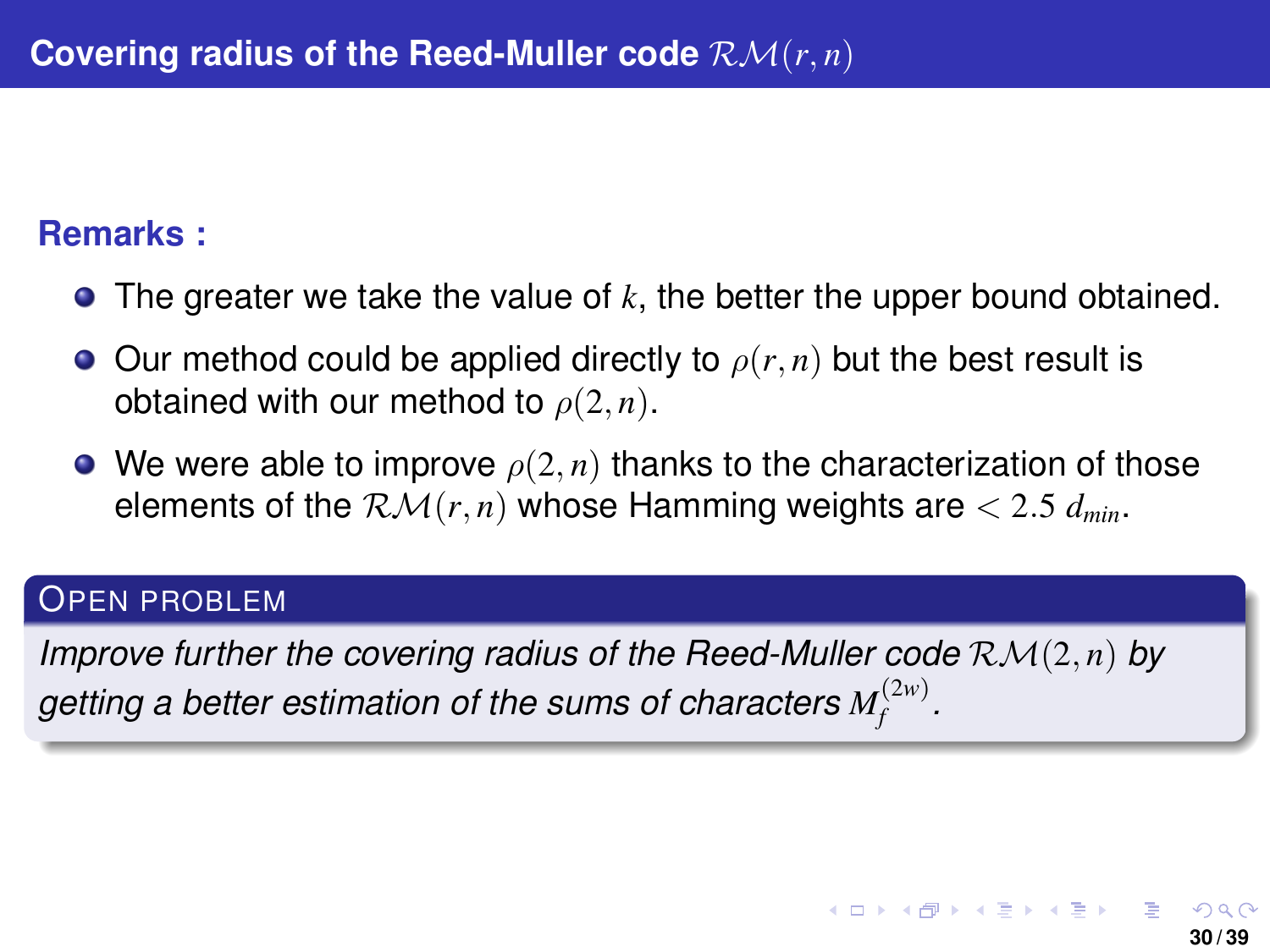### The covering radius of  $\mathcal{RM}(1, n)$  and bent functions

- ☞ The Covering radius ρ(1, *n*) of the Reed-Muller code RM(1, *n*) coincides with the maximum nonlinearity *nl*(*f*).
- $\mathbb{R}^n$  General upper bound on the nonlinearity :  $\mathrm{nl}(f) \leq 2^{n-1} 2^{\frac{n}{2}-1}$ 
	- When *n* is odd,  $\rho(1, n) < 2^{n-1} 2^{\frac{n}{2} 1}$
- When *n* is even,  $\rho(1, n) = 2^{n-1} 2^{\frac{n}{2}-1}$  and the associated *n*-variable Boolean functions are the bent functions.

#### DEFINITION (BENT FUNCTION [ROTHAUS 1976])

 $f:\mathbb{F}_{2^n}\to\mathbb{F}_2$  (*n* even) is said to be a bent function if  $\mathit{nl}(f)=2^{n-1}-2^{\frac{n}{2}-1}$ 

**A main characterization of bentness :**

$$
(f \text{ is bent}) \iff \widehat{\chi}_f(\omega) = \pm 2^{\frac{n}{2}}, \quad \forall \omega \in \mathbb{F}_{2^n}
$$

☞ some classes of bent functions are known (Maiorana-Mc Farland's class, Spreads class PS<sup>−</sup>, PS*ap*, Class *H*).  $A \cup B \cup A \cup B \cup A \cup B \cup A \cup B \cup A \cup B$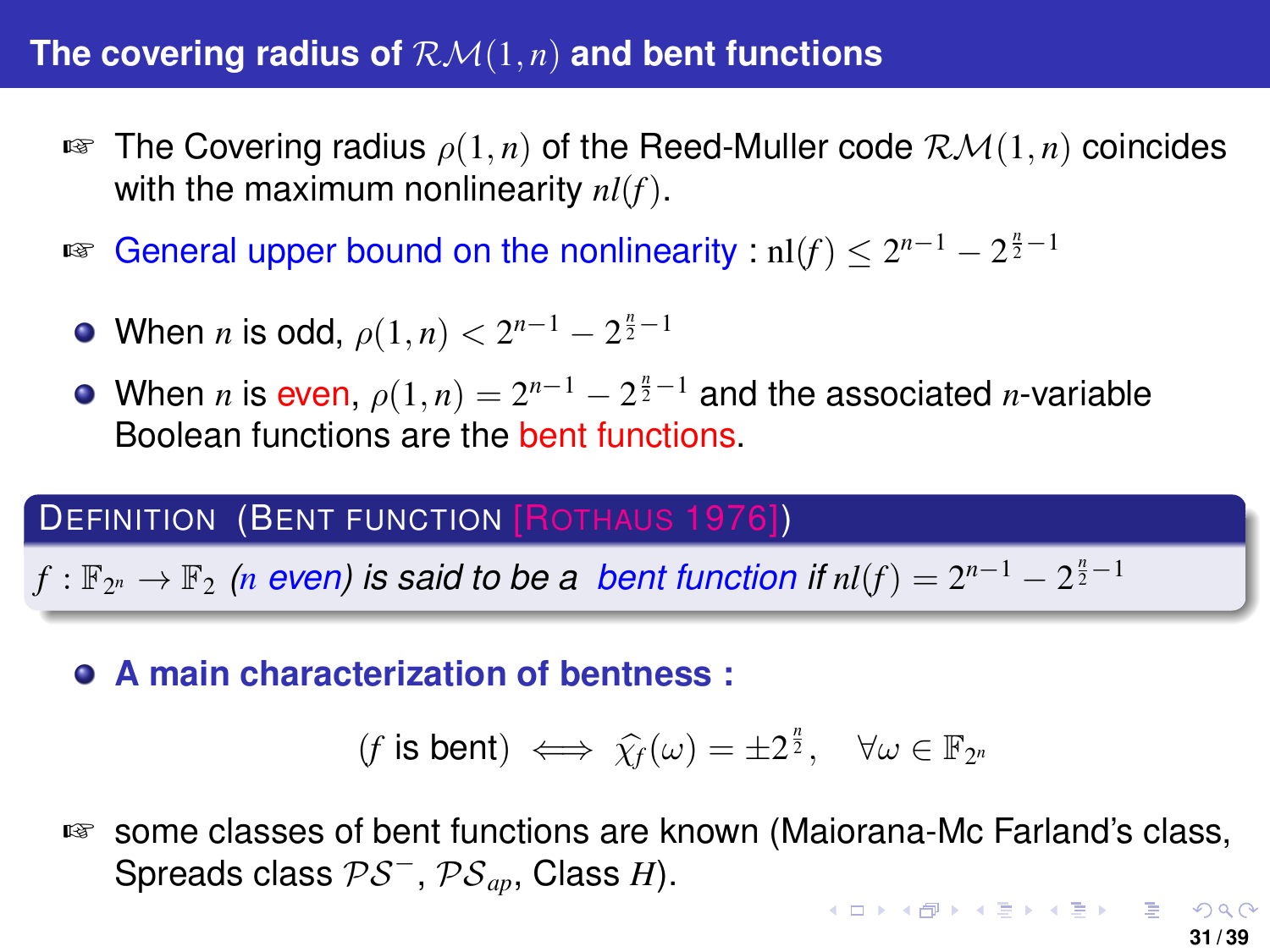# DEFINITION (SPREAD)

*A m-spread of* F<sup>2</sup> *<sup>n</sup> is a set of pairwise supplementary m-dimensional* subspaces of  $\mathbb{F}_{2^n}$  whose union equals  $\mathbb{F}_{2^n}$ 

#### EXAMPLE (A CLASSICAL EXAMPLE OF *m*-SPREAD)

• in 
$$
\mathbb{F}_{2^n}
$$
:  $\{u\mathbb{F}_{2^m}, u \in U\}$  where  $U := \{u \in \mathbb{F}_{2^n} \mid u^{2^m+1} = 1\}$ 

- $\mathsf{in} \ \mathbb{F}_{2^n} \approx \mathbb{F}_{2^m} \times \mathbb{F}_{2^m} : \{E_a, a \in \mathbb{F}_{2^m}\} \cup \{E_\infty\}$  where  $E_a := \{(x, ax) \, ; \, x \in \mathbb{F}_{2^m}\}$ and  $E_{\infty} := \{(0, y) \, ; \, y \in \mathbb{F}_{2^m}\} = \{0\} \times \mathbb{F}_{2^m}.$
- ☞ We were interested in bent functions *g* defined on F<sup>2</sup> *<sup>m</sup>* × F<sup>2</sup> *<sup>m</sup>* , whose restrictions to elements of the *m*-spread  $\{E_a, E_\infty\}$  are linear.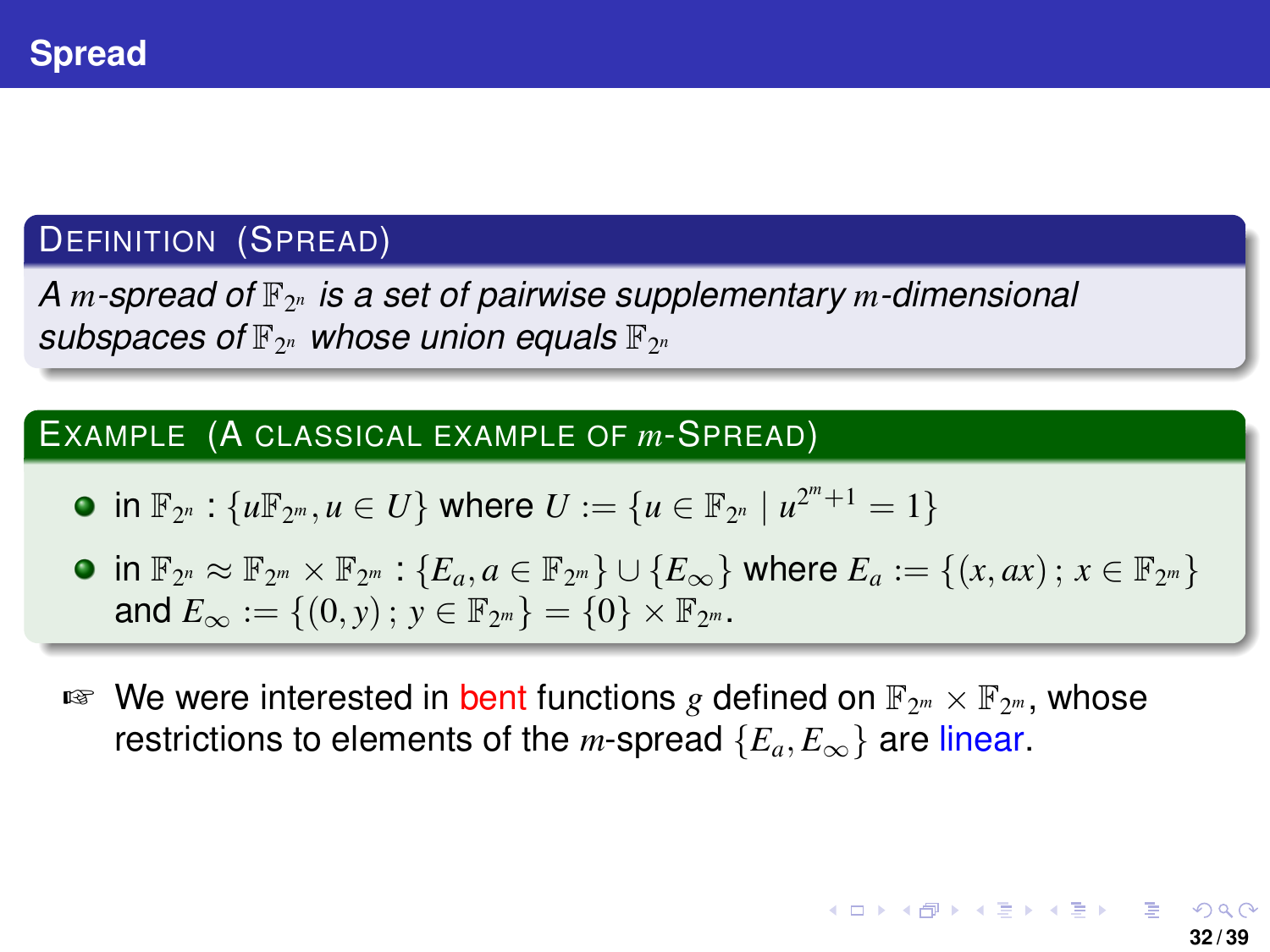#### **Class** H

Functions g of the class H defined over  $\mathbb{F}_{2^m}\times\mathbb{F}_{2^m}$  whose restrictions to elements of the *m*-spread  ${E_a, E_\infty}$  are linear, are of the form (2)

$$
g(x, y) = \begin{cases} Tr_1^m (x\psi(\frac{y}{x})) & \text{if } x \neq 0\\ Tr_1^m(\mu y) & \text{if } x = 0 \end{cases}
$$
 (2)

where  $\psi: \mathbb{F}_{2^m} \to \mathbb{F}_{2^m}$  et  $\mu \in \mathbb{F}_{2^m}$ .

### THEOREM (CARLET-SM 2010)

*A function g of the class* H *si bent if and only if*

 $G(z) := \psi(z) + \mu z$  *is a permuation on*  $\mathbb{F}_{2^m}$ *<sup>m</sup>* (3)

 $\forall \beta \in \mathbb{F}_{2^m}^{\star}$ , the function  $z \mapsto G(z) + \beta z$  is 2-to-1 on  $\mathbb{F}_2$ 

 $\bullet$  the condition (4) implies condition (3).

A function  $G$  from  $\mathbb{F}_{2^m}$  to  $\mathbb{F}_{2^m}$  satisfying (4) if and only if for all  $\gamma\in\mathbb{F}_{2^m},$  the  $f$ unction  $H_{\gamma}: z \in \mathbb{F}_{2^m} \mapsto \begin{cases} \frac{G(z+\gamma)+G(\gamma)}{z} \text{ if } z \neq 0 \ 0 \text{ if } z > 0 \end{cases}$  $\frac{1}{z}$  is a permutation over  $\mathbb{F}_{2^m}$ .<br>0 if  $z = 0$ **KOD KOD KED KED E DAG** 

 $(4)$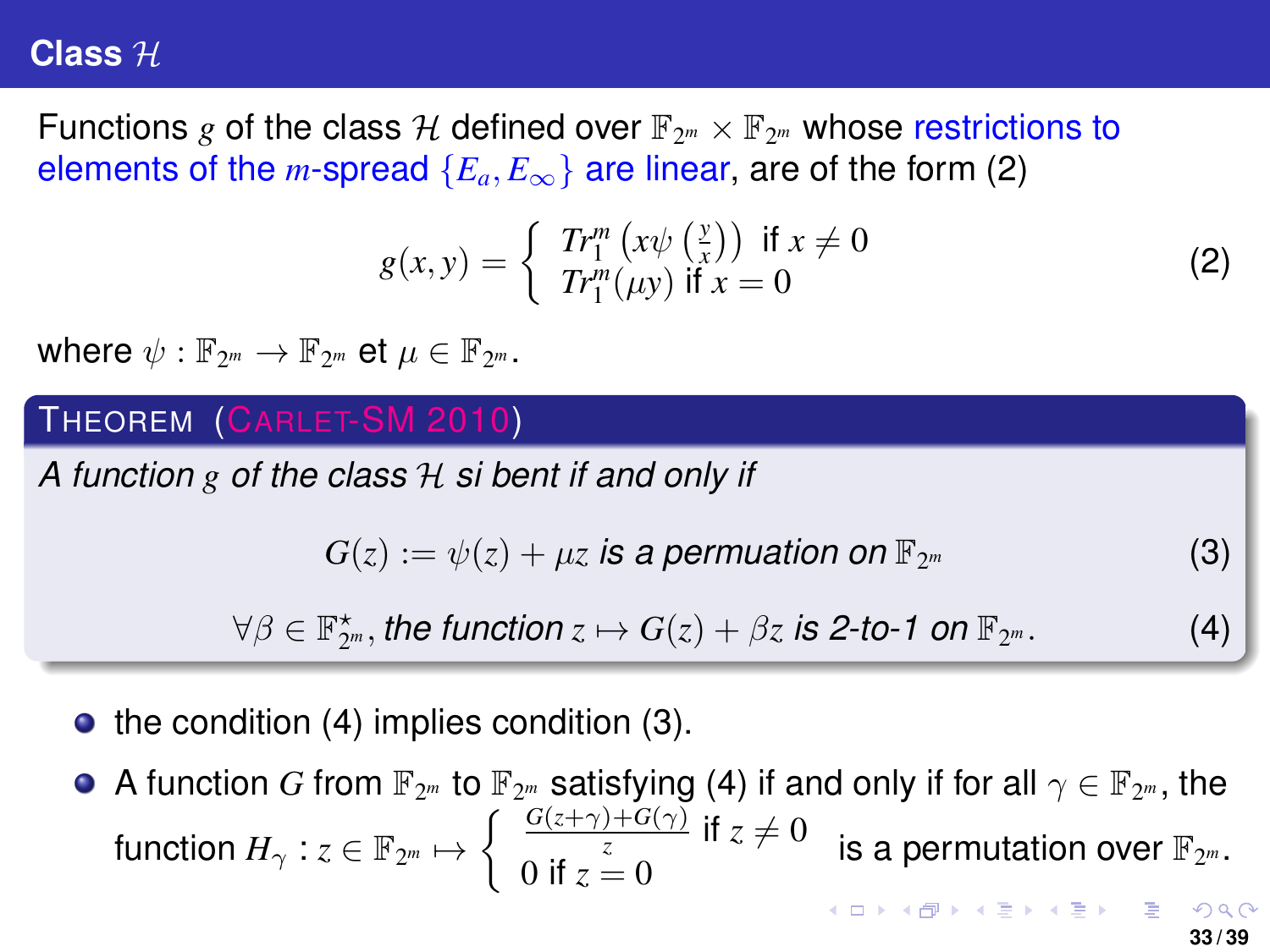#### **DEFINITION**

*Let m be any positive integer. A permutation polynomial G over* F<sup>2</sup> *<sup>m</sup> is called* an *o-polynomial if, for every*  $\gamma \in \mathbb{F}_{2^m}$ , the function  $H_\gamma$  *:*  $z \in \mathbb{F}_{2^m} \mapsto \begin{cases} \frac{G(z+\gamma)+G(\gamma)}{z} & \text{if } z \neq 0 \\ 0 & \text{if } z = 0 \end{cases}$  $\overline{0}$  *if*  $z = 0$  *is a permutation on*  $\mathbb{F}_{2^m}$ .

The notion of o-polynomial comes from Finite Projective Geometry :

☞ There is a close connection between "o-polynomials" and "hyperovals" :

# $\mathsf{DEFINITION}$  (A HYPEROVAL OF  $PG_2(2^n)$ )

*Denote by*  $PG_2(2^n)$  the projective plane over  $\mathbb{F}_{2^n}$ . A hyperoval of  $PG<sub>2</sub>(2<sup>n</sup>)$  is a set of  $2<sup>n</sup> + 2$  points no three collinear.

A hyperoval of  $PG_2(2^n)$  can then be represented by  $D(f) = \{(1, t, f(t)), t \in \mathbb{F}_{2^n}\} \cup \{(0, 1, 0), (0, 0, 1)\}$  where *f* is an o-polynomial.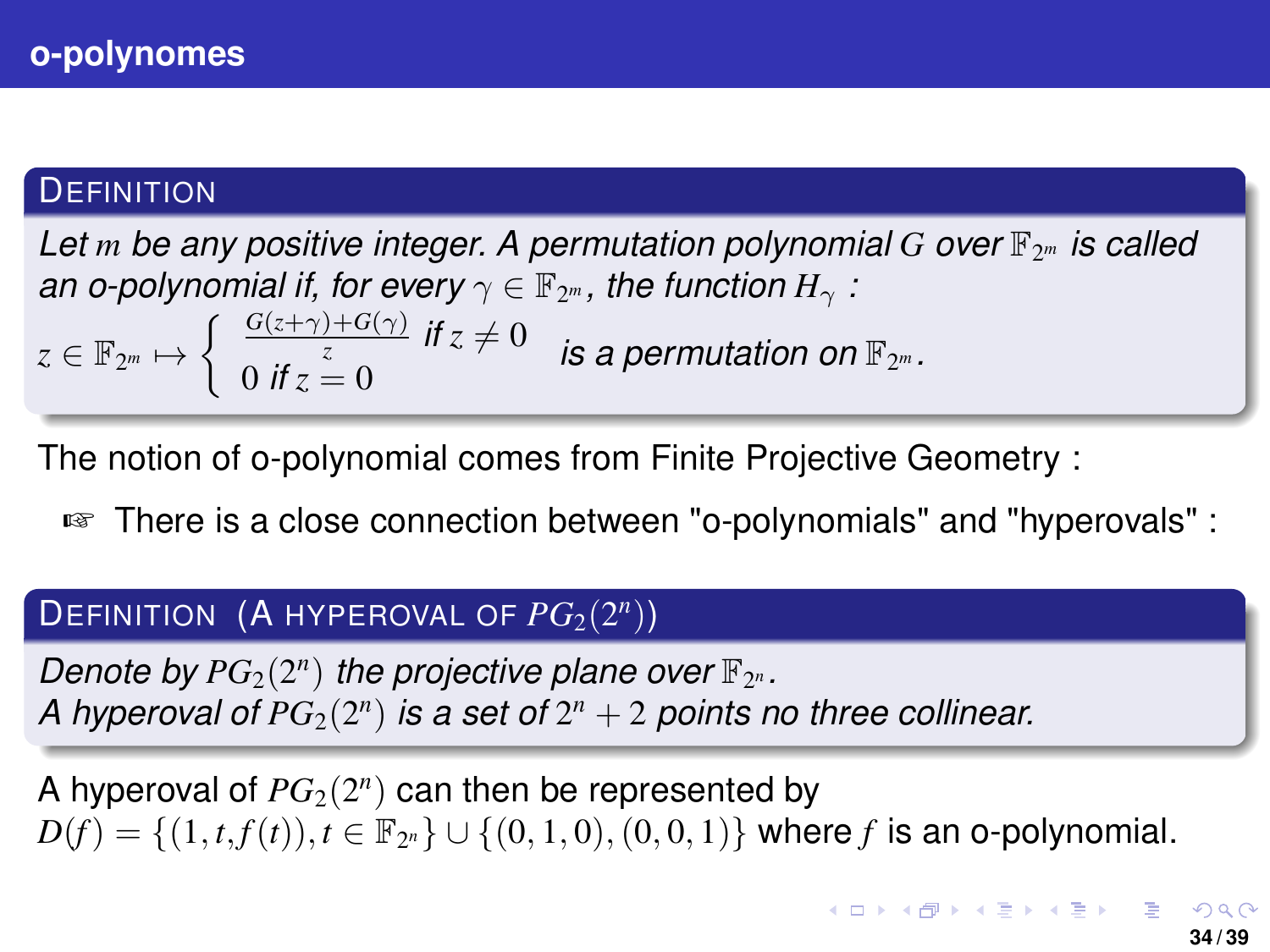<span id="page-34-0"></span>Class  $H$  (bent functions in bivariate forms; contains a class H introduced by Dillon in 1974).



#### OPEN PROBLEM

*Find new Niho bent functions and find new o-polynomials.*

イロト イ押 トイヨ トイヨト **35 / 39**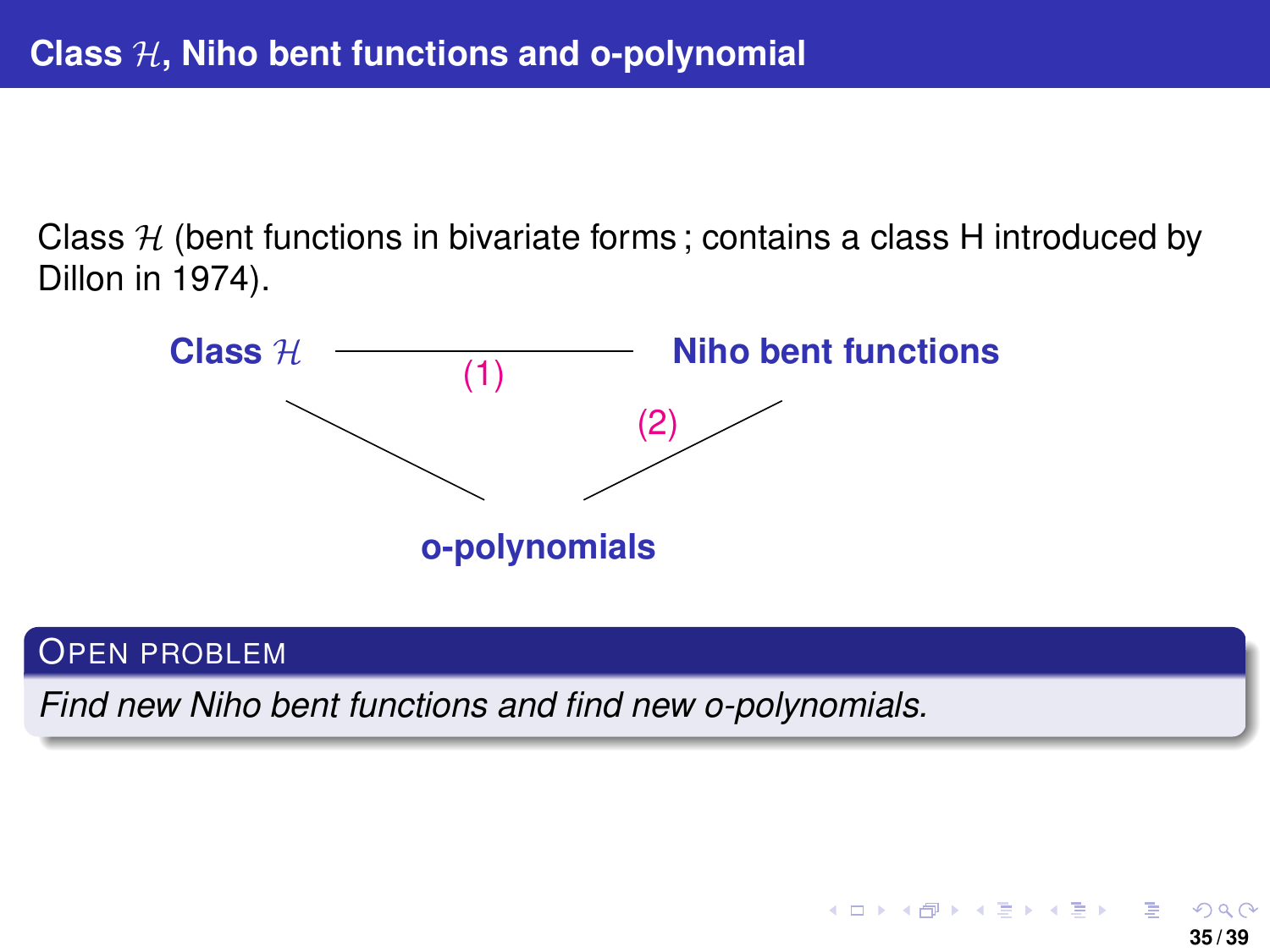#### <span id="page-35-0"></span>DEFINITION (HYPER-BENT BOOLEAN FUNCTION [YOUSSEF-GONG 01])

 $f: \mathbb{F}_{2^n} \to \mathbb{F}_2$  (*n* even) is said to be a hyper-bent if the function  $x \mapsto f(x^i)$  is *bent, for every integer i co-prime to* 2 *<sup>n</sup>* − 1*.*

**Characterization**:  $f$  is hyper-bent on  $\mathbb{F}_{2^n}$  if and only if its extended Hadamard transform takes only the values  $\pm 2^{\frac{n}{2}}$ .

DEFINITION (THE EXTENDED DISCRETE FOURIER (WALSH) TRANSFORM)

$$
\forall \omega \in \mathbb{F}_{2^n}, \quad \widehat{\chi_f}(\omega, k) = \sum_{x \in \mathbb{F}_{2^n}} (-1)^{f(x) + Tr_1^n(\omega x^k)}, \text{with } (k, 2^n - 1) = 1.
$$

- **•** Hyper-bent functions have properties stronger than bent functions; they are rarer than bent functions.
- ☞ Hyper-bent functions are used in S-boxes (DES).
- ☞ A new criterion [Canteaut-Rotella, 2016] given on filtered LFSRs has revived the interest in hyper-bent functions.
- ☞ New results on (generalized) hyper-bent funct[ion](#page-34-0)[s](#page-36-0) [\[S](#page-34-0)[M](#page-35-0)[20](#page-0-0)[20](#page-38-0)[\].](#page-0-0)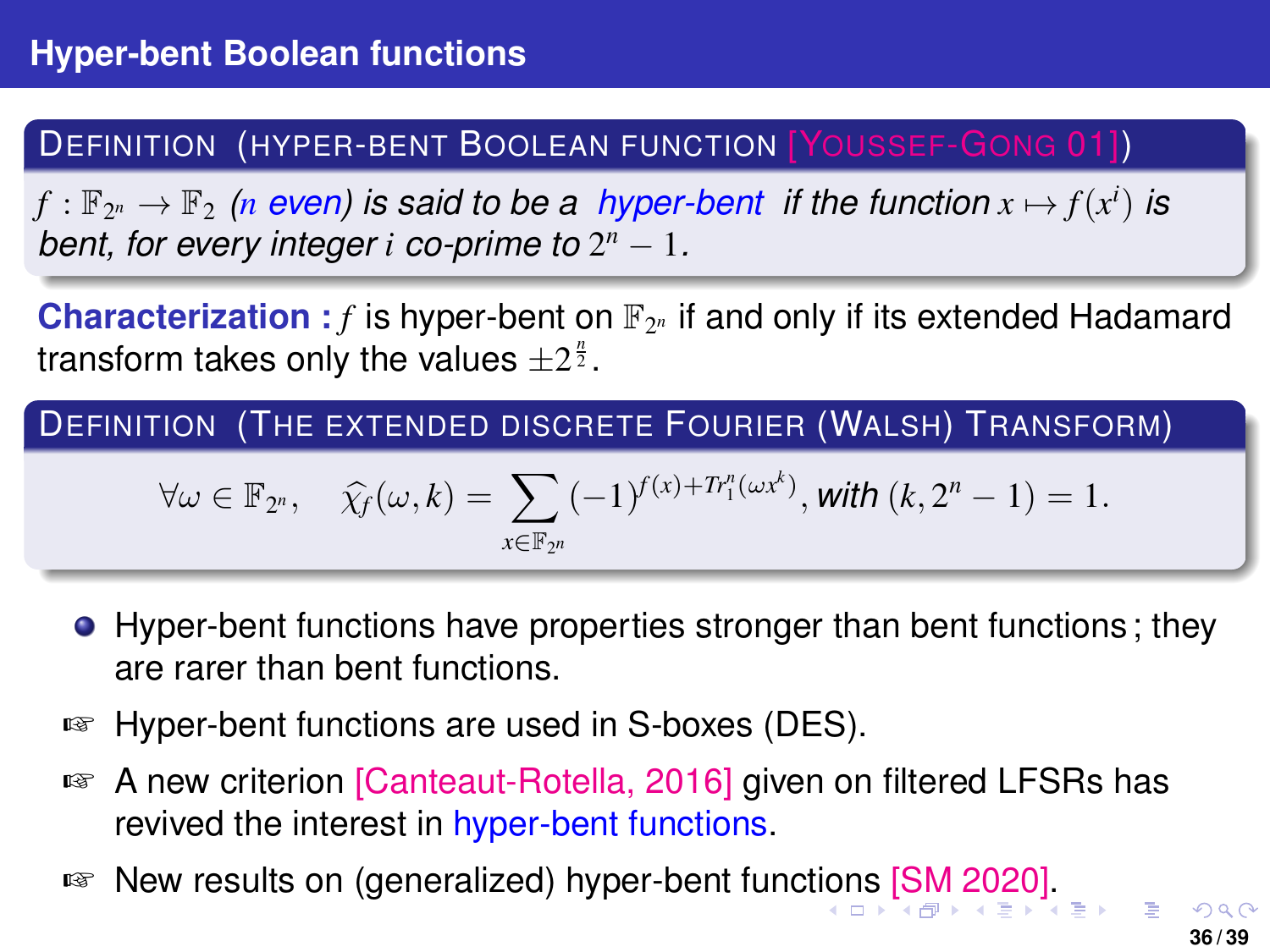#### <span id="page-36-0"></span>**NOTATION**

We denote by  $\mathcal{D}_n$  the set of bent functions  $f$  defined on  $\mathbb{F}_{2^n}$  by  $f(x) = \sum_i Tr_1^{o(d_i)}(a_i x^{d_i})$  *with*  $\forall i, d_i \equiv 0 \pmod{2^m - 1}$  *such that*  $f(0) = 0$ *.* 

- All the known constructions of hyper-bentness are obtained for functions in  $\mathcal{D}_n$ .
- In 2020, [SM-Mandal-Tang, 2020] provided new construction method and characterizations of the hyper-bentness property.

#### OPEN PROBLEM

*Find new hyper-bent functions outside the set* D*n.*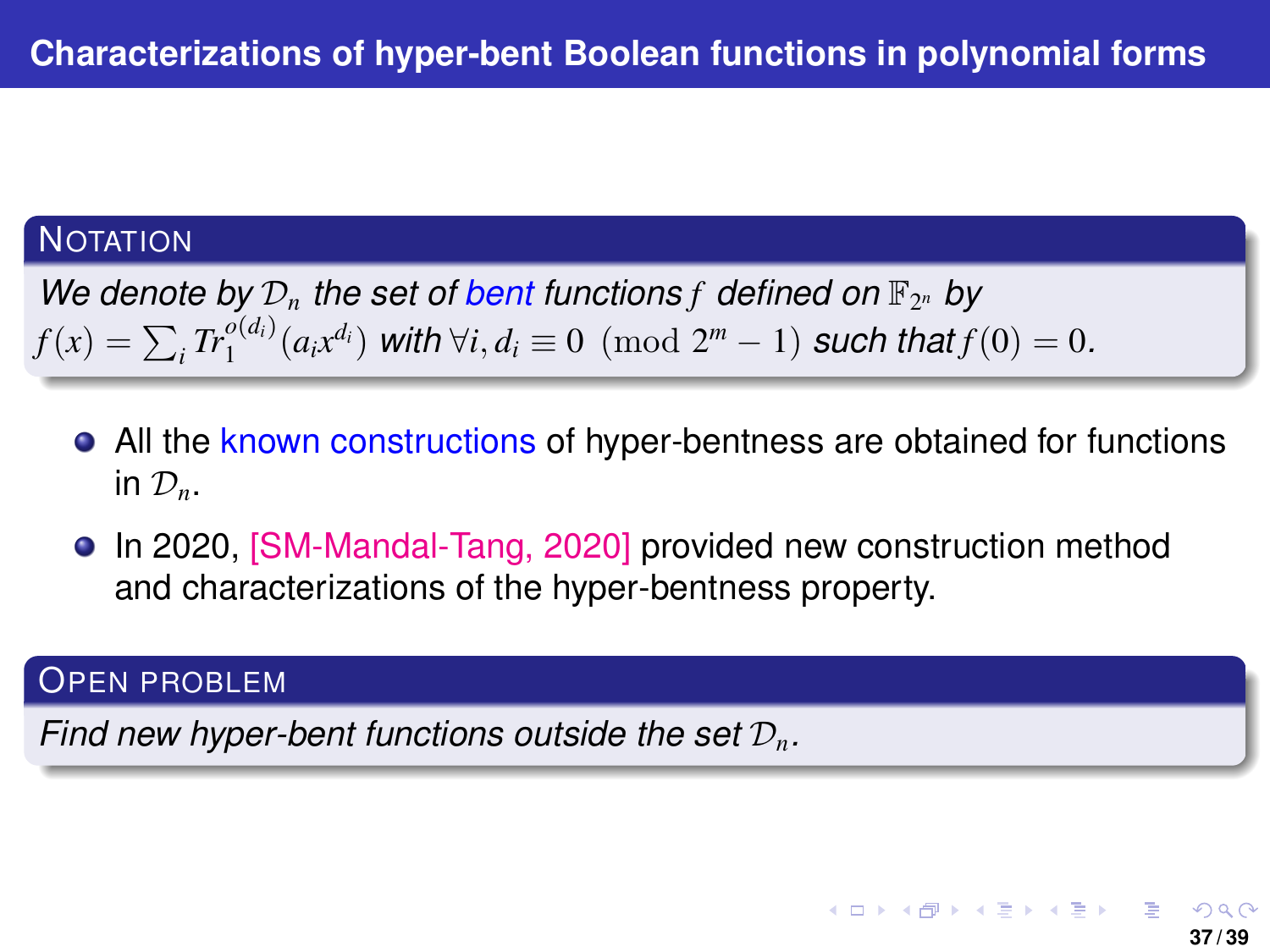- An intensive work has been done on Boolean functions but many interesting problems are still open.
- An important reference in this topic is the extraordinary book of Claude Carlet entitled "Boolean Functions for Cryptography and Coding Theory " to appear in Cambridge Press.